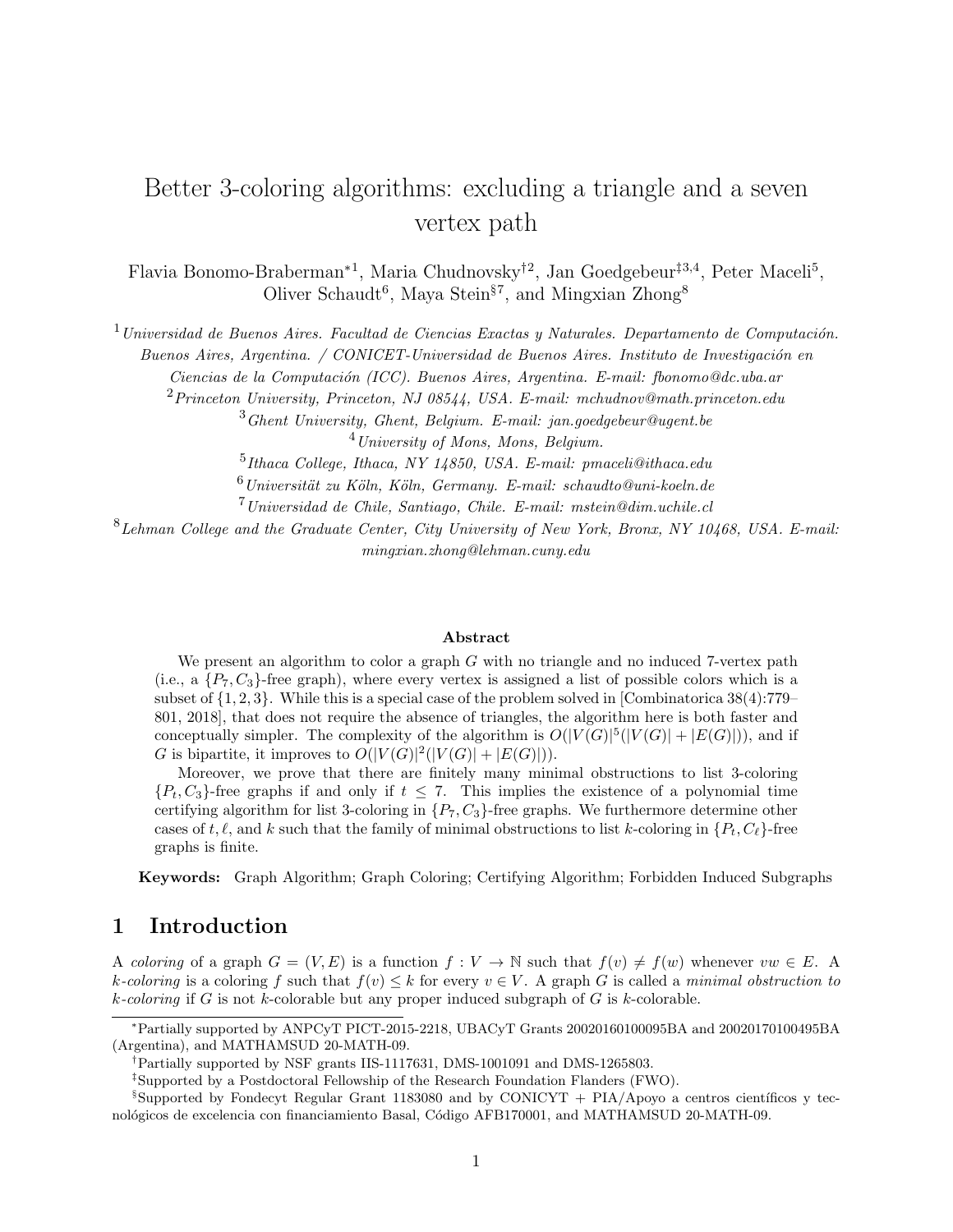The vertex coloring problem takes a graph  $G$  and a natural number  $k$  as input, and consists in deciding whether G is k-colorable or not. For  $k \geq 3$ , this well-known problem is one of Karp's 21 NP-complete problems [\[21\]](#page-19-0). It remains NP-complete even for triangle-free graphs [\[26\]](#page-19-1), even if  $k$  is fixed.

In order to take into account particular constraints that arise in practical settings, more elaborate models of vertex coloring have been defined in the literature. One of those generalized models is the list-coloring problem, which considers a prespecified set of available colors for each vertex. Given a graph  $G = (V, E)$ and a finite list  $L(v) \subseteq \mathbb{N}$  for each vertex  $v \in V$ , the list-coloring problem asks for a *list-coloring* of G, i.e., a coloring f such that  $f(v) \in L(v)$  for every  $v \in V$ . If  $L(v) \subseteq \{1, \ldots, k\}$  for every vertex v, the problem is known as list k-coloring.

A list k-coloring instance  $(G, L)$  is called a minimal obstruction to list k-coloring if  $(G, L)$  is not colorable but for any proper induced subgraph H of G,  $(H, L|_{V(H)})$  is colorable. (By  $L|_{V(H)}$  we mean the list system L restricted to  $V(H)$ ).

Since list-coloring generalizes the classical coloring problem, it is NP-complete as well. Nevertheless, we have the following positive result.

<span id="page-1-0"></span>**Theorem 1.1** ([\[7,](#page-18-0) [28\]](#page-19-2)). If a list-coloring instance  $(G, L)$  is such that  $|L(v)| \leq 2$  for all  $v \in V(G)$ , then a coloring of  $(G, L)$ , or a determination that none exists, can be obtained in  $O(|V(G)| + |E(G)|)$  time by reducing the problem to a 2-SAT instance.

Let  $P_t$  and  $C_\ell$  denote a path on t vertices and a cycle on  $\ell$  vertices, respectively. We will call the graph  $C_3$  a triangle. A cycle is odd if its number of vertices is odd. A graph is *bipartite* if it is 2-colorable. It is well known that a graph is bipartite if and only if it does not contain any induced odd cycle. In other words, the obstructions to 2-coloring are exactly the odd cycles.

Many classes of graphs where the vertex coloring problem is solvable in polynomial time are known, the most prominent being the class of perfect graphs [\[13\]](#page-18-1), characterized as those graphs such that neither them nor their complements contain an induced odd cycle of length at least five [\[5\]](#page-18-2).

For a set H of graphs, a graph G is H-free if no member of H is an induced subgraph of G. If  $\mathcal{H} = \{H\}$ , we say that  $G$  is  $H$ -free.

The following is an overview of the complexity of coloring problems on  $H$ -free graphs. Kaminski and Lozin [\[20\]](#page-19-3) and independently Král, Kratochvíl, Tuza and Woeginger [\[23\]](#page-19-4), proved that, for any fixed  $k \geq 3$ and  $q \geq 3$ , the k-coloring problem is NP-complete for the class of graphs containing no cycle of length less than g. In particular, for any graph H containing a cycle, the k-coloring problem is NP-complete for  $k \geq 3$ on H-free graphs. On the other hand, if H is a forest with a vertex of degree at least 3, then k-coloring is NP-complete for H-free graphs and  $k \geq 3$  [\[17,](#page-19-5) [24\]](#page-19-6). Combining these results, the remaining cases are those in which  $H$  is a union of disjoint paths.

The strongest known hardness results on graphs with forbidden induced paths are due to Huang [\[18\]](#page-19-7) who proved that 4-coloring is NP-complete for  $P_7$ -free graphs, and that 5-coloring is NP-complete for  $P_6$ free graphs. List 4-coloring was shown to be NP-complete for  $P_6$ -free graphs by Golovach, Paulusma, and Song [\[11\]](#page-18-3). On the positive side, Hoàng, Kaminski, Lozin, Sawada and Shu [\[15\]](#page-18-4) proved that list k-coloring can be solved in polynomial time on  $P_5$ -free graphs for any fixed k. And recently, it was shown by Chudnovsky, Spirkl and Zhong in  $[6]$  that 4-coloring is polynomial-time solvable for  $P_6$ -free graphs. These results give a complete classification of the complexity of k-coloring and list k-coloring  $P_t$ -free graphs for any fixed  $k \geq 4$ .

For  $k = 3$ , it is not known whether or not there exists any t such that 3-coloring or even list 3-coloring is NP-complete for  $P_t$ -free graphs. The largest value of t for which the problem of list 3-coloring  $P_t$ -free graphs is solvable in polynomial time is  $t = 7$ , this was shown by a subset of the authors [\[1\]](#page-18-6). Klimošová, Malík, Masarík, Novotná, Paulusma and Slívová [\[22\]](#page-19-8) survey and complete the complexity classifications of 3-coloring and list 3-coloring on  $H$ -free graphs for all graphs  $H$  (not necessarily connected) up to seven vertices. There are also nice recent surveys on the complexity of coloring graphs without induced subgraphs, in particular combinations of paths and cycles, by Hell and Huang [\[14\]](#page-18-7), and by Golovach, Johnson, Paulusma and Song [\[10\]](#page-18-8). In [\[14\]](#page-18-7), also the number of minimal obstructions to k-coloring and the existence of certifying algorithms for k-coloring  $P_t$ -free graphs or  $\{P_t, C_\ell\}$ -free graphs is discussed, for different values of k, t, and  $\ell$ . (Given a decision problem, a solution algorithm is called *certifying* if it provides, together with the yes/no decision, a polynomial time verifiable certificate for this decision).

Maffray and Morel [\[25\]](#page-19-9), and Bruce, Hoàng and Sawada [\[2\]](#page-18-9) proved that 3-coloring of  $P_5$ -free graphs has a finite number of minimal obstructions, while Hoàng, Moore, Recoskie, Sawada and Vatshelle [\[16\]](#page-18-10) showed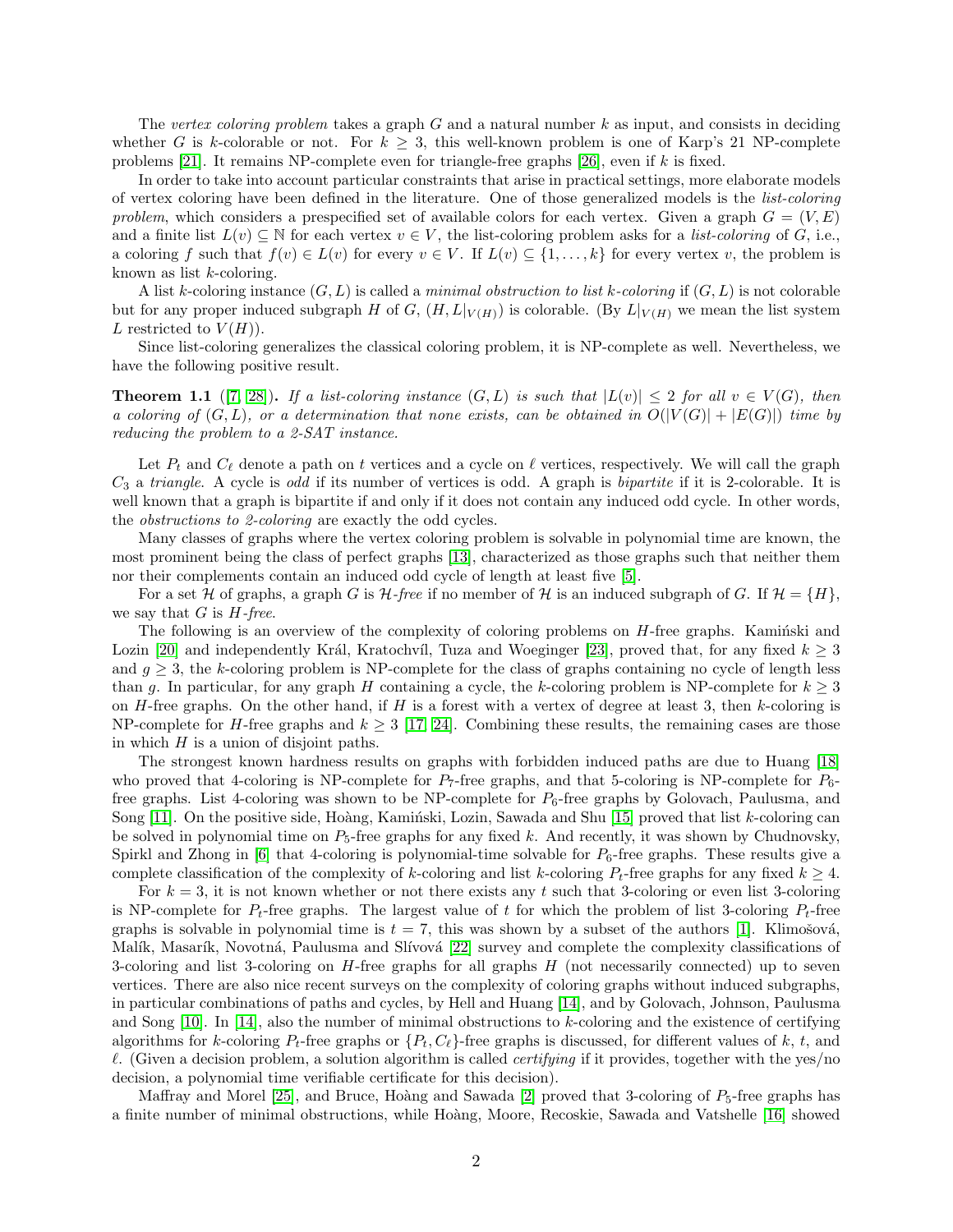that this is not the case for k-coloring of  $P_5$ -free graphs when  $k \geq 4$ . The latter authors also proved, aided by a computer search, that 4-coloring of  $\{P_5, C_5\}$ -free graphs does have a finite number of minimal obstructions. Randerath, Schiermeyer, and Tewes [\[27\]](#page-19-10) showed that the Grötzsch graph is the only minimal obstruction for 3-coloring  $\{P_6, C_3\}$ -free graphs. It is shown in [\[14\]](#page-18-7) that for any k, there is a finite number of minimal obstructions for k-coloring of  $\{P_6, C_4\}$ -free graphs, and the complete lists of minimal obstructions for  $k = 3$ and  $k = 4$  are determined. Hell and Huang [\[14\]](#page-18-7) also obtained certifying polynomial time algorithms, based on clique cutset decompositions, for 3-coloring and 4-coloring  $\{P_6, C_4\}$ -free graphs that run in linear time once a clique cutset decomposition is given. Previous polynomial time algorithms for these cases [\[12\]](#page-18-11) are not certifying.

Chudnovsky, Goedgebeur, Schaudt and Zhong proved [\[3\]](#page-18-12) that the number of minimal obstructions to 3-coloring  $P_6$ -free graphs is finite. This implies the existence of a certifying algorithm for 3-coloring  $P_6$ -free graphs. The same authors also proved that there are infinitely many minimal obstructions to 3-coloring  $P_7$ -free graphs. Recently, Goedgebeur and Schaudt [\[9\]](#page-18-13) developed an enumeration algorithm for minimal obstructions to k-coloring and used it so show that there are only finitely many minimal obstructions to 3-coloring  $\{P_7, C_4\}$ -free,  $\{P_7, C_5\}$ -free or  $\{P_8, C_4\}$ -free graphs.

To the best of our knowledge, minimal obstructions to list k-coloring were previously only studied by Chudnovsky, Goedgebeur, Schaudt and Zhong [\[4\]](#page-18-14). Their main result related to list k-coloring is the following (here we use  $P_4 + kP_1$  to denote the graph which is a disjoint union of a 4-vertex path and k vertices).

**Theorem 1.2** ([\[4\]](#page-18-14)). Let H be a graph. There are only finitely many minimal obstructions to list 3-coloring H-free graphs if and only if H is an induced subgraph of  $P_6$  or of  $P_4 + kP_1$  for some  $k \in \mathbb{N}$ .

Our first results are algorithmic. We present an algorithm for 3-coloring  $P<sub>7</sub>$ -free graphs which are also triangle-free, and its extension to list 3-coloring. The algorithm is conceptually simpler than the one for the general case, and has significantly lower computational complexity. While the computational complexity in [\[1\]](#page-18-6) for P<sub>7</sub>-free graphs is  $O(|V(G)|^2 |(|V(G)| + |E(G)|))$ , we have the following two results.

<span id="page-2-0"></span>**Theorem 1.3.** Given a  $\{P_7, C_3\}$ -free graph G, it can be decided in  $O(|V(G)|^5(|V(G)|+|E(G)|))$  time whether G admits a 3-coloring. If a 3-coloring exists, it can be computed in the same time.

Theorem [1.3](#page-2-0) follows immediately from the following more general result.

<span id="page-2-3"></span>**Theorem 1.4.** Given a  $\{P_7, C_3\}$ -free graph G and a list  $L(v) \subseteq \{1, 2, 3\}$  for every vertex  $v \in V(G)$ , it can be decided in  $O(|V(G)|^5(|V(G)|+|E(G)|))$  time whether  $(G, L)$  admits a list 3-coloring. If a list 3-coloring exists, it can be computed in the same time. If  $G$  is bipartite, then the complexity drops to  $O(|V(G)|^2(|V(G)|+|E(G)|)).$ 

Our remaining results concern minimal obstructions to list k-coloring problems.

<span id="page-2-1"></span>**Theorem 1.5.** There are finitely many minimal obstructions to list k-coloring  $\{P_t, C_\ell\}$ -free graphs in each of the following cases:

•  $k = 3, t = 7, \ell = 3;$ •  $k = 3, t = 7, \ell = 4;$ •  $k = 4, t = 6, \ell = 3;$ •  $k = 4, t = 5, \ell = 4;$ •  $k = 5, t = 5, \ell = 3.$ 

Moreover, if C is a hereditary class of graphs in which every sufficiently long path  $v_1 - \cdots - v_r$  contains, for some  $i \in [r-2]$  and  $k > i+1$ , two chords  $v_i v_k$  and  $v_{i+1}v_k$ , then there is a finite list of minimal obstructions to 3-coloring the graphs in C.

Since polynomial algorithms for list 3-coloring  $P_7$ -free graphs, list 4-coloring  $\{P_6, C_3\}$ -free graphs, and list k-coloring  $P_5$ -free graphs for  $k \ge 1$  exist [\[1,](#page-18-6) [15,](#page-18-4) [19\]](#page-19-11), providing polynomial yes-certificates, and Theorem [1.5](#page-2-1) provides corresponding no-certificates we obtain the following.

<span id="page-2-2"></span>**Corollary 1.6.** There are polynomial time certifying algorithms for list 3-coloring  $\{P_7, C_3\}$ -free graphs and  ${P_7, C_4}$ -free graphs, for list 4-coloring  ${P_6, C_3}$ -free graphs and  ${P_5, C_4}$ -free graphs, and for list 5-coloring  ${P_5, C_3}$ -free graphs.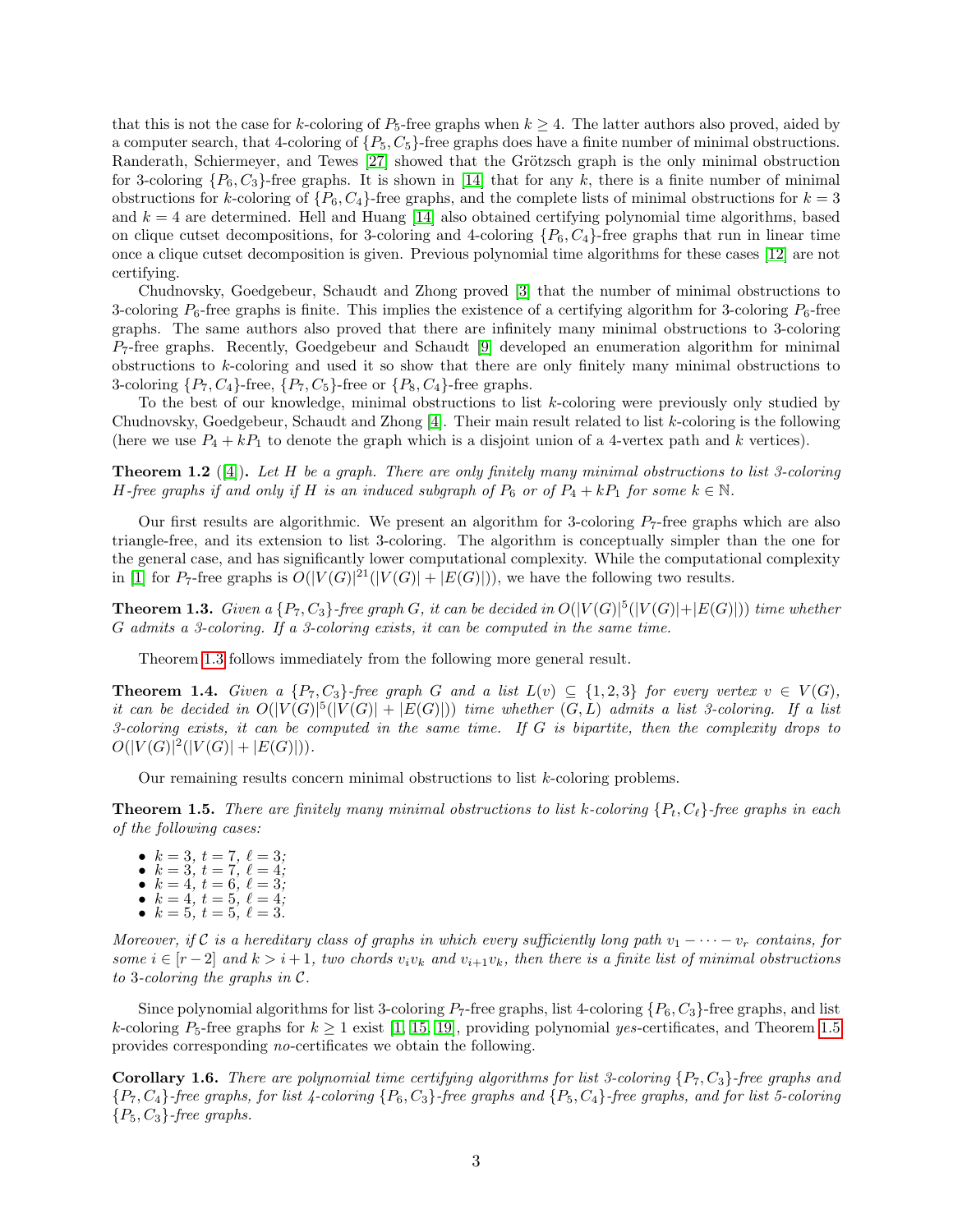However, unlike the results from [\[14\]](#page-18-7) for 3- and 4-coloring of  $\{P_6, C_4\}$ -free graphs, the bounds for the computational complexity of the certifying algorithms of Corollary [1.6](#page-2-2) are large, and obtaining the obstructions is not directly related to the algorithm of Theorem [1.4.](#page-2-3)

We also show the following.

<span id="page-3-2"></span>**Theorem 1.7.** There are infinitely many minimal obstructions to list 3-coloring  $\{P_8, C_3\}$ -free graphs.

Together with Theorem [1.5](#page-2-1) this implies the following corollary.

**Corollary 1.8.** There are finitely many minimal obstructions to list 3-coloring  $\{P_t, C_3\}$ -free graphs if and only if  $t \leq 7$ .

The paper is organized as follows. Section [2](#page-3-0) contains some basic definitions. We prove Theorem [1.3](#page-2-0) in Section [3,](#page-3-1) by exhibiting an algorithm that is based on finding a central cycle whose coloring we guess, and then extending this coloring to the rest of the graph. In Section [4](#page-9-0) we sketch how the algorithm from Section [3](#page-3-1) can be generalized to the list 3-coloring problem using similar ideas. However, the case of list 3-coloring bipartite P7-free graphs needs a separate treatment (before, that case was trivial).

Finally, in Section [5](#page-13-0) we prove that there are only finitely many minimal obstructions to list 3-coloring  ${P_7, C_3}$ -free graphs, and show that there are infinitely many minimal obstructions to list 3-coloring  ${P_8, C_3}$ . free graphs. In this section we also determine other values of  $t, \ell$ , and k that generate only finitely many minimal obstructions to list k-coloring in  $\{P_t, C_\ell\}$ -free graphs (cf. Theorem [1.5\)](#page-2-1).

### <span id="page-3-0"></span>2 Basic definitions

All graphs G in this paper will be finite, simple, loopless and undirected, with vertex set  $V(G)$  and edge set  $E(G)$ . The graph G will be called *trivial* if  $|V(G)| = 1$ .

For  $v \in V(G)$  and  $A \subseteq V(G)$ , let  $N(v)$  denote the set of all neighbors of v in  $V(G)$ , and let  $N(A)$  denote the set of neighbors of vertices of A in  $V(G)$ . Two vertices u and v of a graph G are false twins if and only if  $N(u) = N(v)$  (in particular, they are non-adjacent). For  $A, B \subseteq V(G)$ , let  $N_B(A)$  denote the set  $N(A) \cap B$ . For any  $W \subseteq V(G)$ , we write  $G[W]$  for the subgraph of G induced by W. If H is an induced subgraph of G (resp. a subset of vertices of G), then  $G - H$  is the graph  $G[V(G) - V(H)] = G[V(G) - H]$ .

For two disjoint vertex subsets  $A$  and  $B$  we say that  $A$  is complete to  $B$  if every vertex in  $A$  is adjacent to every vertex in  $B$ , and that  $A$  is anticomplete to  $B$  if no vertex in  $A$  is adjacent to a vertex in  $B$ . When  $A = \{v\}$ , we simply say that v is complete (anticomplete) to B.

A stable set is a subset of pairwise non-adjacent vertices. For  $k \in \mathbb{N}$ , denote by [k] the set  $\{1, \ldots, k\}$ . In the context of list coloring, an update of the list of a vertex v from w means we delete an entry from the list of v that appears as the unique entry of the list of a neighbor w of v. Clearly, such an update does not change the colorability of the graph. Let  $X \subseteq V(G)$  such that  $|L(x)| \leq 1$  for all  $x \in X$ . We say that we update the lists of with respect to X if we update each  $v \in V(G) \setminus X$  from each  $x \in X$ . Let  $X_0 = X$  and  $L_0 = L$ . For  $i \geq 1$  define  $X_i$  and  $L_i$  as follows:  $L_i$  is the list obtained from  $L_{i-1}$  by updating with respect to  $X_{i-1}$  and  $X_i = X_{i-1} \cup \{v \in V(G) \setminus X_{i-1} : |L_i(v)| \leq 1 \text{ and } |L_{i-1}(v)| > 1\}.$  We say that  $L_i$  is obtained from L by updating with respect to X i times. If for some i,  $X_i = X_{i-1}$  and  $L_i = L_{i-1}$ , we say that  $L_i$  was obtained from L by updating exhaustively with respect to X after i – 1 rounds. If an instance  $(G, L')$  is obtained from an instance  $(G, L)$  by updating repeatedly (at and from any vertex) until no more updates are possible, we say we obtained  $L'$  from  $L$  by updating exhaustively. (Note that in that case, for every vertex  $v$ , we know that if v has a neighbor u with  $L'(u) = \{i\}$ , then  $i \notin L'(v)$ .) With suitable data structures, updating an instance  $(G, L)$  of list k-coloring exhaustively can be done in time  $O(k|E(G)|)$ . Indeed, each update can be done in  $O(k)$  time and, for each edge vw of G, we can update at most once: either the list of v from w, or the list of  $w$  from  $v$ .

# <span id="page-3-1"></span>3 A faster 3-coloring algorithm for  $\{P_7, C_3\}$ -free graphs

In this section we prove Theorem [1.3,](#page-2-0) describing an algorithm which is faster than the algorithm for 3 coloring P7-free graphs in [\[1\]](#page-18-6), but is restricted to triangle-free input graphs. After showing in the subsequent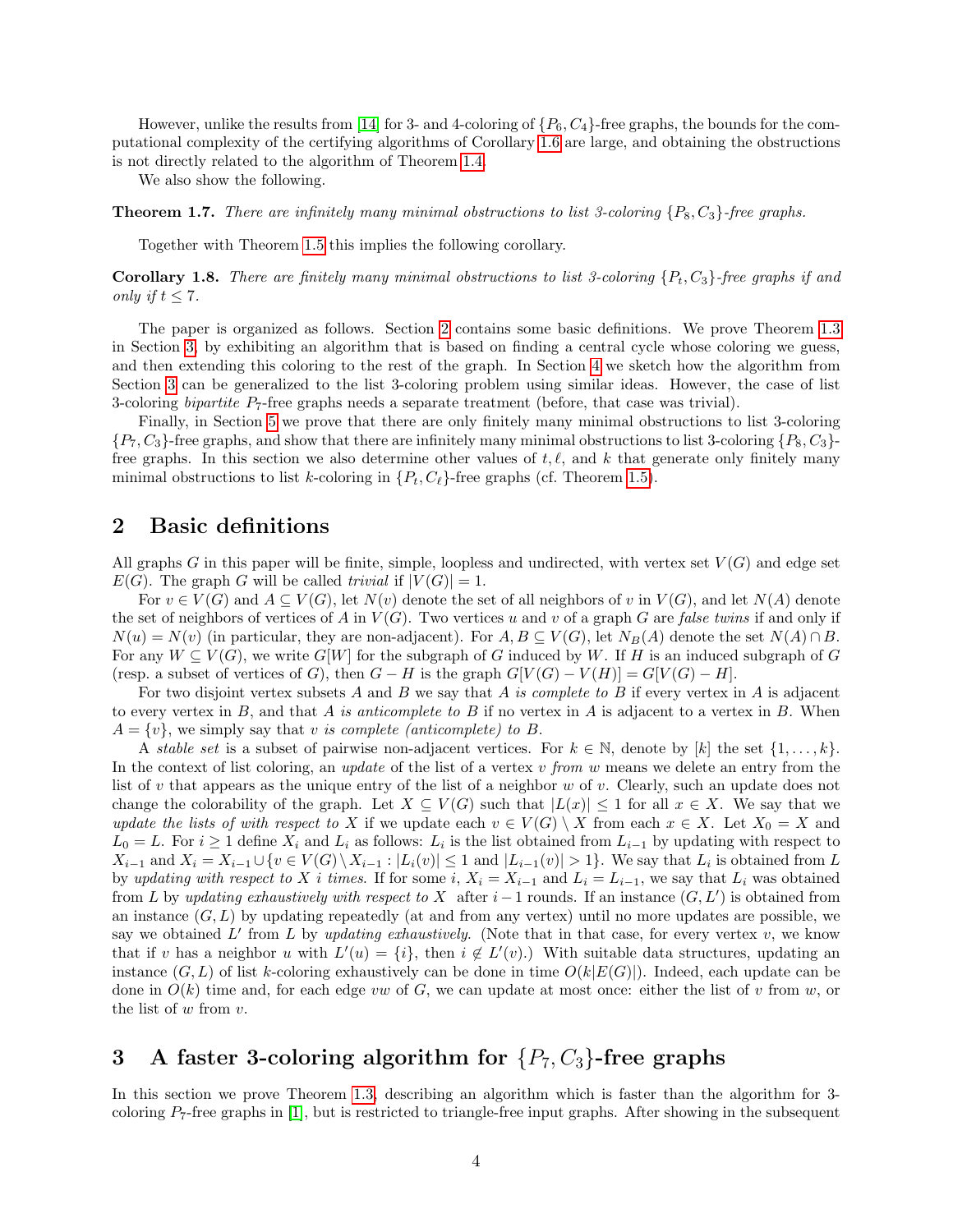sections how the 3-coloring problem can be efficiently solved, we sketch in Section [4](#page-9-0) how the list 3-coloring problem can be solved as well.

Let a  $\{P_7, C_3\}$ -free graph G be given, say with n vertices and m edges. We may assume that G is connected.

### <span id="page-4-2"></span>3.1 The core structure of the graph  $G$

If G is bipartite, which can be decided in  $O(m)$  time, then G is 2-colorable and we are done. So assume that G is not bipartite. Since G is  $\{P_7, C_3\}$ -free, the shortest odd cycle of G has either length 5 or length 7, and it is an induced cycle. We first discuss the case where  $G$  contains no  $C_5$ .

<span id="page-4-0"></span>**Claim 3.1.** If G is  $C_5$ -free, then after identifying false twins in G, the remaining graph is  $C_7$ .

*Proof.* As argued above, since G is not bipartite and contains no  $P_7$ , triangle, or  $C_5$ , we know G contains an induced cycle  $C = v_1 - \cdots - v_7 - v_1$  of length 7. Suppose some vertex  $v \in V(G-C)$  has neighbors in C. If v has only one neighbor, say  $v_i$ , then G contains an induced  $P_7$ , namely  $v - v_i - v_{i+1} - \cdots - v_{i-2}$ . (As usual, index operations are modulo 7.) Because of the absence of triangles,  $v$  has at most three neighbors in C, and they are pairwise non-consecutive. If v has two neighbors  $v_i$ ,  $v_{i+3}$  at distance three in C, then  $v_i$ ,  $v_{i+1}, v_{i+2}, v_{i+3}$ , and v together induce  $C_5$ , a contradiction. So v has only two neighbors and they are at distance two in  $C$ .

For  $i = 1, \ldots, 7$ , let  $V_i$  be the set formed by  $v_i$  and the vertices not in C whose neighbors in C are  $v_{i-1}$ and  $v_{i+1}$ . As G is triangle-free,  $V_i$  is a stable set. Since G is  $P_7$ -free, every vertex in  $V_i$  is adjacent to every vertex in  $V_{i+1}$ . Moreover, since G is connected and P<sub>7</sub>-free, there are no vertices outside  $\bigcup_{i=1}^{7} V_i$ . As G is  $\{C_3, C_5\}$ -free, there are no edges between  $V_i$  and  $V_j$ , for  $j \notin \{i+1, i-1\}$ . So, for each i, the vertices of  $V_i$ are false twins and, after identifying them, we obtain  $C_7$ .  $\Box$ 

If G is a 'blown-up'  $C_7$ , i.e., it is obtained from  $C_7$  by iteratively creating a false twin to one of its vertices, then it is clearly 3-colorable (as false twins can use the same color). Thus, Claim [3.1](#page-4-0) enables us to assume that G has an induced cycle C of length 5, say its vertices are  $c_1, c_2, c_3, c_4, c_5$ , in this order. From now on, all index operations will be done modulo 5. Because G has no triangles, the neighborhood  $N_c$  of  $V(C)$  in  $G \setminus V(C)$  is comprised of 10 sets (some of these possibly empty):

- sets  $T_i$ , whose neighborhood on C is equal to  $\{c_{i-1}, c_{i+1}\};$
- sets  $D_i$ , whose only neighbor on C is  $c_i$ ;

where the indices i go from 1 to 5. Note that, because of G being triangle-free, the sets  $T_i$  and  $D_i$  are each stable. We set  $S := V(C) \cup \bigcup_{i=1}^{5} T_i \cup \bigcup_{i=1}^{5} D_i$ . Note that  $V(C)$  has no neighbors in  $G - S$ .

## <span id="page-4-1"></span>3.2 The non-trivial components of  $G - S$

The following list of claims narrows down the structure of the non-trivial components of  $G - S$ .

<span id="page-4-3"></span>Claim 3.2. If xy is an edge in  $G - S$ , then x and y have no neighbors in any of the sets  $D_i$ .

*Proof.* Suppose that x has a neighbor u in  $D_1$ . Then as G is triangle-free, y is not adjacent to u. So  $y - x - u - c_1 - c_2 - c_3 - c_4$  is an induced  $P_7$ , a contradiction. The other cases are symmetric.  $\Box$ 

**Claim 3.3.** If  $x - y - z$  is an induced  $P_3$  in  $G - S$ , then the neighborhoods of x and z inside each  $T_i$  are identical.

*Proof.* Suppose that x has a neighbor u in  $T_1$  that is not a neighbor of z. Then, as G is triangle-free, y is not adjacent to u, either. Also, x and z are not adjacent. So  $z - y - x - u - c_2 - c_3 - c_4$  is an induced  $P_7$ , a contradiction. We argue similarly for all other  $T_i$ .  $\Box$ 

Claim 3.4.  $G-S$  is bipartite.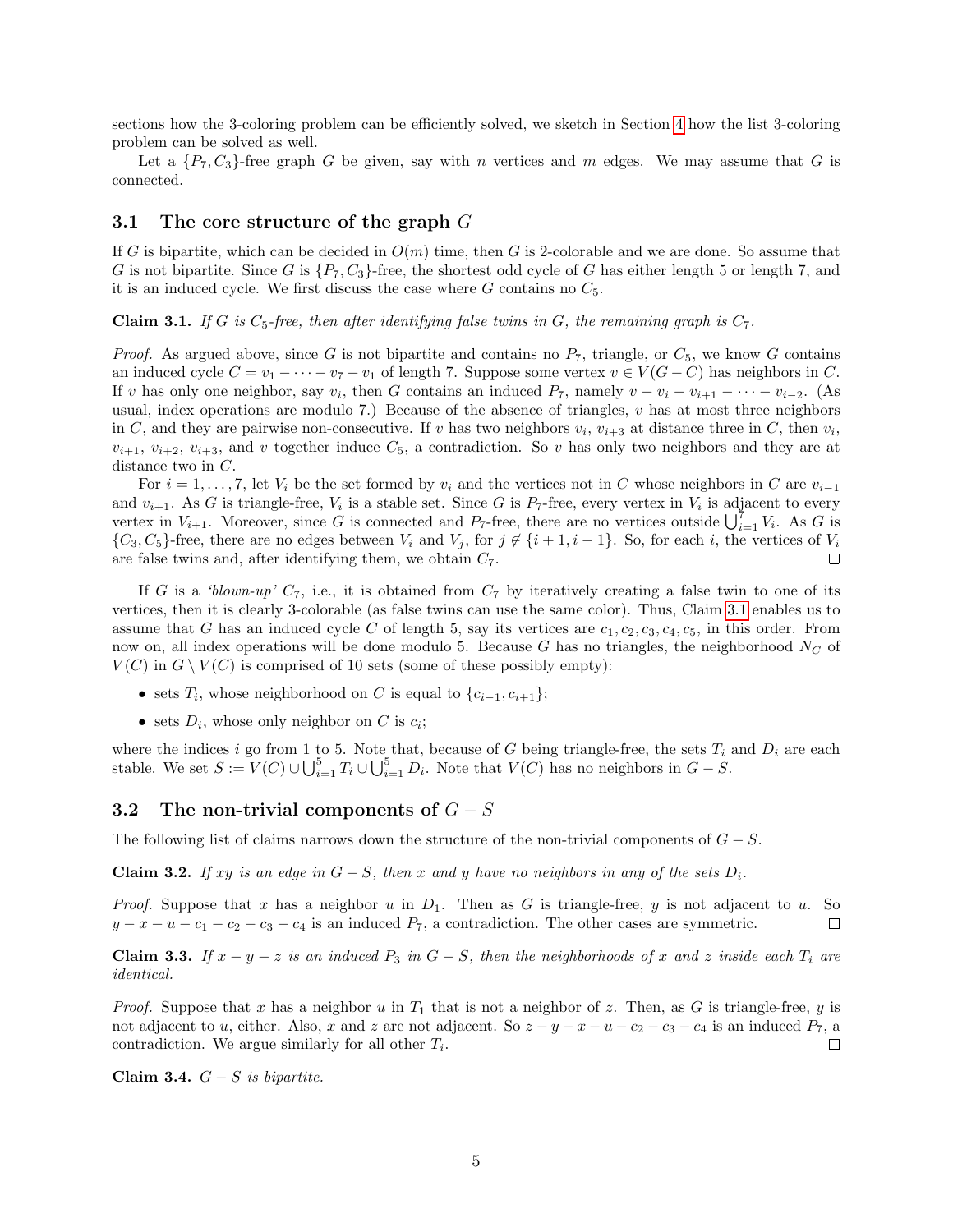*Proof.* Assume that  $G-S$  has an odd cycle C'. Take a shortest path  $P = c' - p_1 - \cdots - p_k - s$  from  $V(C')$ to S. Since G is triangle-free, and C' is odd, there is a induced path  $c'_1 - c'_2 - c'_3 - p_1$  with  $c'_i \in V(C')$  for  $i = 1, 2, 3$ . Furthermore, as P was chosen to be a shortest path, there are no edges of the form  $c'_i p_j$  except for  $c'_3p_1$ , and no edges of the form  $p_js$  except for  $p_ks$ . So we can complete  $c'_1-c'_2-c'_3-p_1-\cdots-p_k-s$ with three vertices from  $C$  to obtain an induced path of length at least  $7$ , a contradiction.  $\Box$ 

<span id="page-5-1"></span>Claim 3.5. Let M be a non-trivial component of  $G-S$ . Then there is a partition of  $V(M)$  into stable sets  $U_1, U_2$  such that all vertices in  $U_i$  have the same set  $N_i$  of neighbors in S, at least one of  $N_1$ ,  $N_2$  is non-empty, and  $N_1 \cap N_2 = \emptyset$ .

*Proof.* This follows directly from the two previous claims, and the fact that  $G$  is connected and trianglefree.  $\Box$ 

We need one more claim about independent edges outside S. For this, let  $2K_2$  denote the graph that is the disjoint union of two edges. Moreover, let  $N_{T_i}(v)$  denote the set  $N(v) \cap T_i$  for each  $v \in V(G)$ .

<span id="page-5-0"></span>**Claim 3.6.** Suppose  $vw, xy \in E(G)$  induce  $2K_2$  in  $G-S$ . Then, for every  $i = 1, ..., 5$ ,  $N_{T_i}(x) \cup N_{T_i}(y) \subseteq$  $N_{T_i}(v) \cup N_{T_i}(w)$ , or  $N_{T_i}(v) \cup N_{T_i}(w) \subseteq N_{T_i}(x) \cup N_{T_i}(y)$ .

*Proof.* If neither of these inclusions holds, then there are vertices  $u, z \in T_i$  such that  $uv, yz \in E(G)$  and  $u \notin N_{T_i}(x) \cup N_{T_i}(y), z \notin N_{T_i}(v) \cup N_{T_i}(w)$  (after possibly swapping some names). Since G is triangle-free, also  $u \notin N_{T_i}(w)$  and  $z \notin N_{T_i}(x)$ . So, after possibly swapping some names,  $x - y - z - c_{i+1} - u - v - w$  is an induced  $P_7$ , a contradiction.  $\Box$ 

Observe that we can not extend the last claim to the neighborhood in all of  $S$ , because then u and z might be adjacent.

### 3.3 The trivial components of  $G-S$

Let W be the set of isolated vertices in  $G - S$ . We will first prove some properties of the vertices in W and their neighbors in S.

**Claim 3.7.** There is no vertex in W having neighbors in both  $D_i$  and  $D_{i+1}$ ,  $i = 1, \ldots, 5$ .

*Proof.* Suppose w has neighbors  $d_1$  in  $D_1$  and  $d_2$  in  $D_2$ . Then  $d_1 - w - d_2 - c_2 - c_3 - c_4 - c_5$  is an induced  $P_7$  in  $G$ , a contradiction. The other cases are symmetric.  $\Box$ 

As both W and  $D_i$  are stable,  $G[W \cup D_i]$  is bipartite, for every  $i = 1, \ldots, 5$ . We now show some properties similar to the ones we showed for the non-trivial components of  $G - S$  in Section [3.2.](#page-4-1)

**Claim 3.8.** If  $x - y - z$  is a  $P_3$  in  $G[W \cup D_i]$ , then the neighborhoods of x and z inside  $T_i$  are identical, for  $i = 1, \ldots, 5$ .

*Proof.* Suppose that x has a neighbor u in  $T_i$  that is not a neighbor of z. Then as G is triangle-free, y is not adjacent to u, either. So  $z - y - x - u - c_{i+1} - c_{i+2} - c_{i+3}$  is an induced  $P_7$ , a contradiction.  $\Box$ 

<span id="page-5-2"></span>**Claim 3.9.** Let M be a non-trivial component of  $G[W \cup D_i]$ ,  $i \in \{1, ..., 5\}$ . Then all vertices in  $M \cap W$ have the same set of neighbors in  $T_i$ , and all vertices in  $M \cap D_i$  have the same set of neighbors in  $T_i$ .

*Proof.* This follows directly from the previous claim, and the fact that  $G[W \cup D_i]$  is bipartite.  $\Box$ 

Finally, we extend Claim [3.6](#page-5-0) to connected components of  $G[W \cup D_i]$  (for  $i = 1, \ldots, 5$ ).

<span id="page-5-3"></span>**Claim 3.10.** Let  $i \in \{1, \ldots, 5\}$ . Suppose  $vw, xy \in E(G)$  induce  $2K_2$  in  $G[(G-S) \cup D_i]$ . Then,  $N_{T_i}(x) \cup$  $N_{T_i}(y) \subseteq N_{T_i}(v) \cup N_{T_i}(w)$ , or  $N_{T_i}(v) \cup N_{T_i}(w) \subseteq N_{T_i}(x) \cup N_{T_i}(y)$ .

*Proof.* If neither of these inclusions holds, then there are vertices  $u, z \in T_i$  such that  $uv, yz \in E(G)$  and  $u \notin N_{T_i}(x) \cup N_{T_i}(y), z \notin N_{T_i}(v) \cup N_{T_i}(w)$  (after possibly swapping some names). Since G is triangle-free, also  $u \notin N_{T_i}(w)$  and  $z \notin N_{T_i}(x)$ . So, after possibly swapping names,  $x - y - z - c_{i+1} - u - v - w$  is an induced  $P_7$ , a contradiction.  $\Box$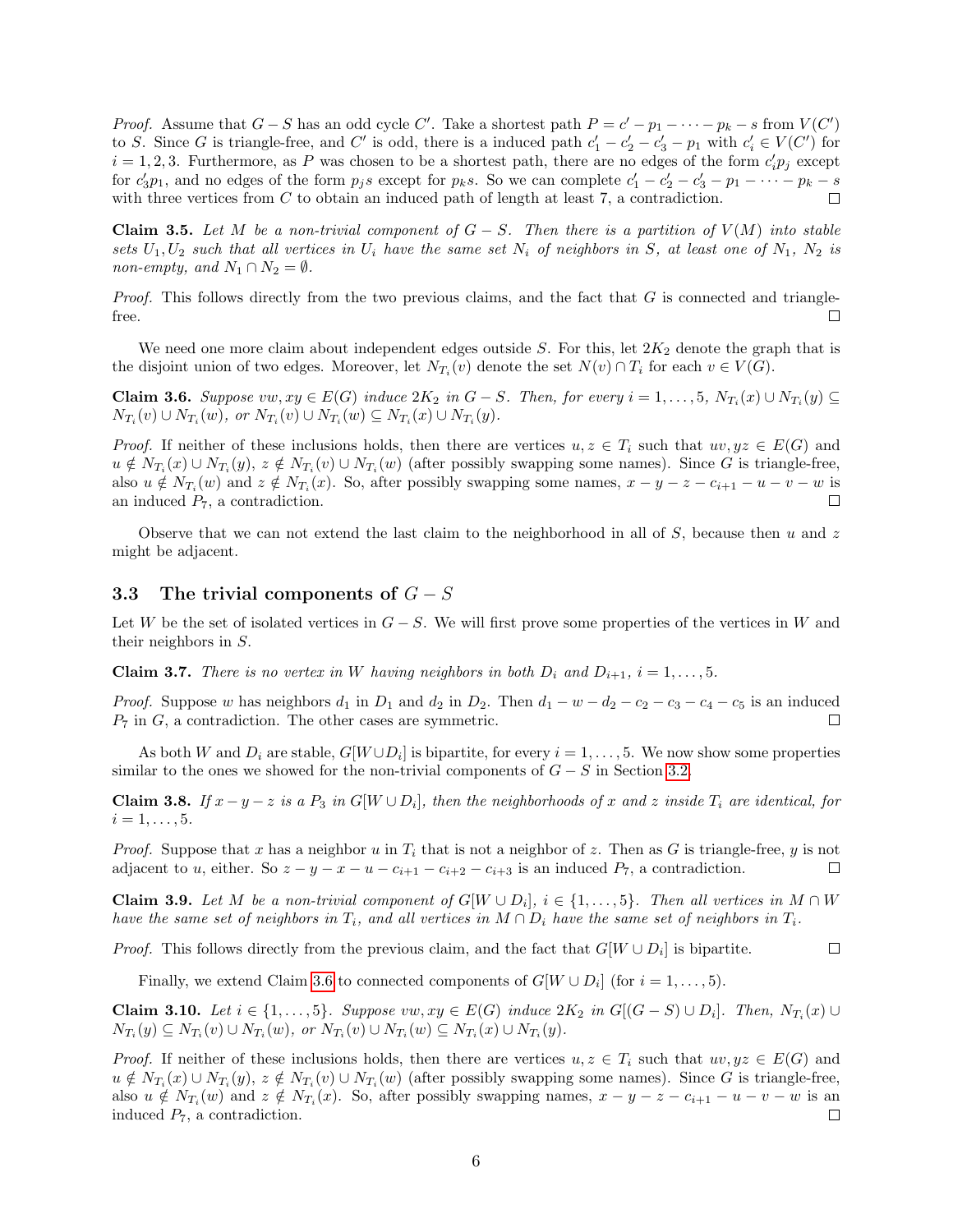### <span id="page-6-1"></span>3.4 The algorithm

When the input graph contains an induced  $C_5$ , we will use the structural properties described in Section [3.1](#page-4-2) in order to reduce the 3-coloring problem to a polynomial number of instances of list-coloring where the lists have length at most two. The latter problem is then solved using Theorem [1.1.](#page-1-0) To be precise, we will reduce our problem to a polynomial number of instances of list-coloring where every vertex  $v$  either has a list of size at most 2, or there is a color  $j \in \{1, 2, 3\}$  missing in the list of each of its neighbors, and so v can safely use color  $i$ .

First of all, we fix a coloring of the 5-cycle C (there are 5 essentially different colorings). For each  $D \in \{T_1, D_1, \ldots, T_5, D_5\}$ , the coloring of C either determines the color of D, or the vertices of D lose a color. Notice that, once we have fixed the coloring of  $C$ , three of the  $T_i$  have their color determined, while two of them (consecutive sets, actually) have two possible colors left. For instance, if we color  $c_1, c_2, c_3, c_4, c_5$  with 1, 2, 1, 2, 3, respectively, then vertices in  $T_1$  will be forced to have color 1, vertices in  $T_4$  color 2, vertices in  $T_5$  color 3, vertices in  $T_2$  have the options  $\{2,3\}$  and vertices in  $T_3$  have the options  $\{1,3\}$ . The vertices in  $D_i$ ,  $i = 1, \ldots, 5$ , have lost one color each.

<span id="page-6-0"></span>We will work with this coloring of  $V(C)$ , since the other 4 are totally symmetric. In addition to what we observed above about possible colorings of the sets  $T_i$  and  $D_i$ , we know that each neighbor of  $T_1 \cup T_4 \cup T_5$ has already lost a color. Now we have to deal with the vertices having neighbors only in  $T_2$ ,  $T_3$ , and  $D_i$ , for  $i = 1, \ldots, 5$ , and vertices having no neighbors in S.



Figure 1: Scheme of the colored cycle and its neighbors with their possible colors.

Note that, by Claim [3.2,](#page-4-3) no connected component of  $G[(G-S) \cup D_i]$  may contain at the same time edges from  $G - S$  and vertices of  $D_i$ . So, from Claims [3.5,](#page-5-1) [3.9](#page-5-2) and [3.10](#page-5-3) we know that for each  $i = 2, 3$ , we can order the non-trivial components of  $G - S$  and of  $G[W \cup D_i]$  that have at least one neighbor in  $T_i$  according to their neighborhood in  $T_i$  by inclusion.

Let  $N_1^i \subsetneq N_2^i \subsetneq \cdots \subsetneq N_{r_i}^i$ , for  $i = 2, 3$ , be the non-empty neighborhoods of the non-trivial components of  $G-S$  and  $G[W\cup D_i]$  in  $T_i$ , respectively. For technical reasons, choose an arbitrary vertex  $v_0^i \in N_1^i$ , set  $N_0^i := \{v_0^i\}$ , and set  $N_{r_i+1}^i := T_i$ , for  $i = 2, 3$ .

Our algorithm now enumerates the following partial colorings. In each partial coloring, some vertices of  $T_i$  receive a color, for both  $i = 2, 3$  simultaneously and independently.

- (a) There is a  $k \in \{0, \ldots, r_i\}$  such that all vertices in  $N_k^i$  get color 2 (resp. 1) and there is a vertex w in  $N_{k+1}^i \setminus N_k^i$  getting color 3.
- (b) There is a  $k \in \{0, \ldots, r_i\}$  such that all vertices in  $N_k^i$  get color 3 and there is a vertex w in  $N_{k+1}^i \setminus N_k^i$ getting color 2 (resp. 1).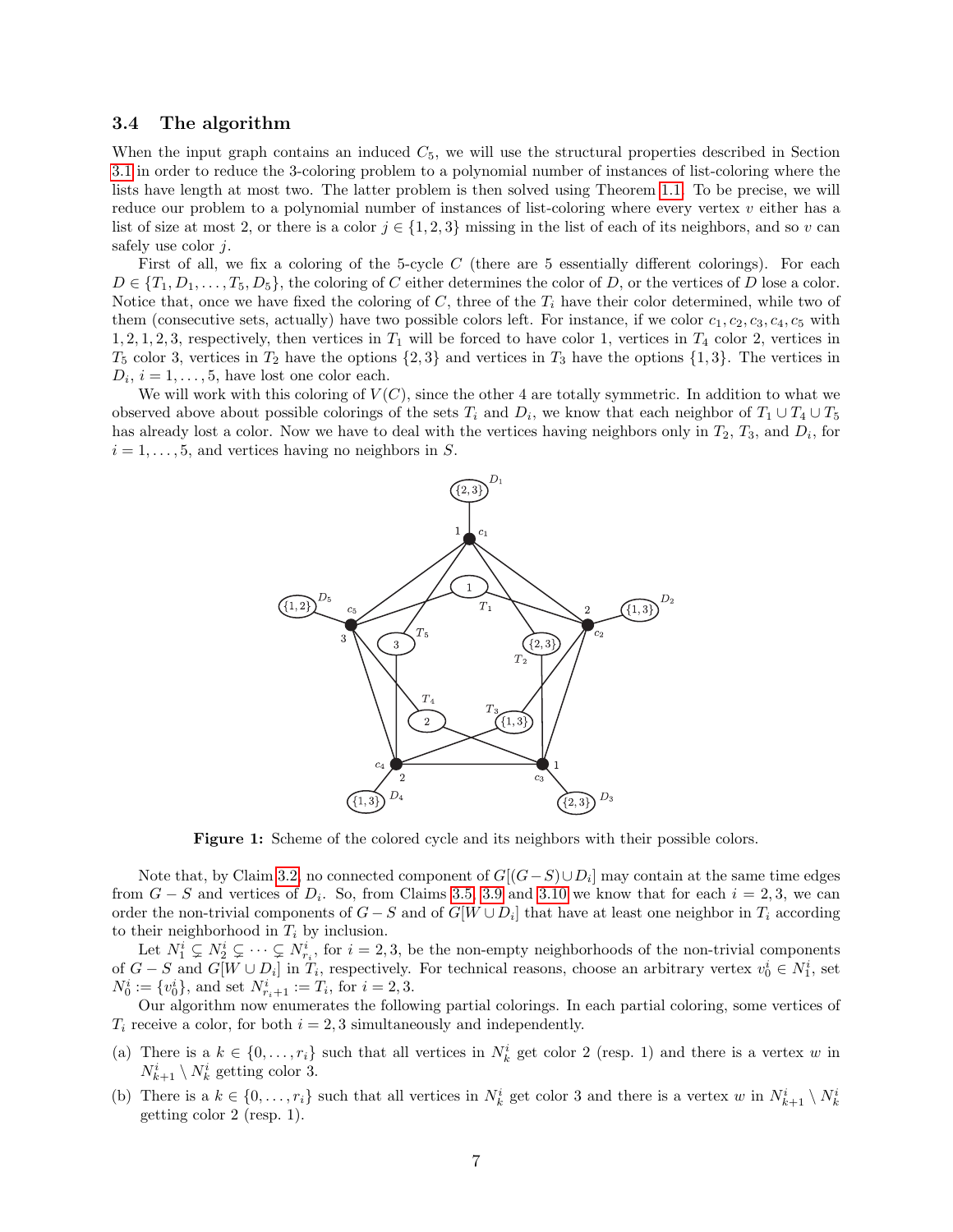- (c) All vertices in  $T_i$  receive color 2 (resp. 1).
- (d) All vertices in  $T_i$  receive color 3.

For example, one such partial coloring could be that every vertex of  $N_6^2$  gets color 2 and a vertex w in  $N_7^2 \setminus N_6^2$  gets color 3, while every vertex in  $T_3$  gets color 3, assuming that these are valid situations. Note that every 3-coloring that agrees with the coloring of the already colored induced  $C_5$  is an extension of one of the above mentioned partial colorings.

In each of the partial colorings there might be vertices which have only one color left on their list. We successively color all such vertices. We discard the cases when there are adjacent vertices receiving the same color, or when some vertex has no color left.

Claim 3.11. For any partial coloring as above and for any vertex  $x$  of some non-trivial component  $M$  of  $G-S$ , we have the following. Either x has at most two colors left on its list, or there is a color  $j \in \{1,2,3\}$ missing in the list of each of the neighbors of x (and so x can safely use color j).

Proof. By Claim [3.2,](#page-4-3) for each partial coloring as above, either there are two vertices of different color in  $N(M) \cap S$ , or  $N(M) \cap S$  is completely colored. In the first case, either x is adjacent to a colored vertex in S and so it loses a color; or, by Claim [3.5,](#page-5-1) its neighbors in M have two neighbors in S of different color, and thus their color is fixed. In this case again,  $x$  loses a color.

In the second case, if x has neighbors in  $S$ , then it loses a color. If not, then again by Claim [3.5,](#page-5-1) all neighbors of x are in M and have lost a common color  $j$  from their colored neighbors in  $S$ , so we are done.  $\Box$ 

<span id="page-7-0"></span>**Claim 3.12.** For any partial coloring as above and for any vertex x of any non-trivial component of  $GW \cup$  $[D_i]$ , we have the following. If x has a neighbor in  $T_i$ , then x has at most two colors left on its list.

Proof. The proof is analogous to the proof of the previous claim, replacing Claim [3.5](#page-5-1) with Claim [3.9,](#page-5-2) and S with  $T_i$ .  $\Box$ 

<span id="page-7-1"></span>Claim 3.13. In any partial coloring as above, every vertex  $w \in W$  having neighbors both in  $T_2$  and in  $T_3$ loses a color.

*Proof.* Notice that either  $T_2$  is monochromatic with color 2, or  $T_3$  is monochromatic with color 1 (in either case, w loses a color), or there are two non-adjacent vertices  $x_2 \in T_2$  and  $x_3 \in T_3$  having color 3. Let w in W have neighbors  $y_2$  in  $T_2$  and  $y_3$  in  $T_3$ . Observe that  $y_2$  and  $y_3$  are not adjacent because there are no triangles. Then either w is adjacent to  $x_2$  or to  $x_3$  (and hence loses a color), or  $y_2$  is adjacent to  $x_3$ , or  $y_3$  is adjacent to  $x_2$ , since otherwise  $x_3 - c_4 - y_3 - w - y_2 - c_1 - x_2$  is an induced  $P_7$  in G, a contradiction. If  $y_2$ is adjacent to  $x_3$  then it has to be colored 2, and if  $y_3$  is adjacent to  $x_2$  then it has to be colored 1. In either case, w loses a color.  $\Box$ 

In total, we enumerate

$$
O((|N_1^2|+|N_2^2\setminus N_1^2|+\cdots+|N_{r_2+1}^2\setminus N_{r_2}^2|)\cdot(|N_1^3|+|N_2^3\setminus N_1^3|+\cdots+|N_{r_3+1}^3\setminus N_{r_3}^3|))=O(|T_2|\cdot|T_3|)
$$

many partial colorings, that is,  $O(|V(G)|^2)$ . For each of these, we will solve a set of instances of list-coloring with lists of size at most two, after dealing with the trivial components of  $G - S$  as detailed in the next paragraphs.

Since G is connected, each  $w \in W$  has a neighbor in S. If w has a neighbor in a set with fixed color, then w has at most 2 colors on its list. On the other hand, if there is a color  $j \in \{1,2,3\}$  missing in the list of each of its neighbors, then  $w$  can safely use color  $j$ . So we only have to deal with vertices in  $W$ having no neighbors in  $T_1$ ,  $T_4$  and  $T_5$ , and having neighbors in at least two sets with different color options in  $\{T_2, T_3, D_1, \ldots, D_5\}$ . Vertices of W having neighbors in  $T_2$  and  $D_2$ , or in  $T_3$  and  $D_3$ , have already lost a color by Claim [3.12.](#page-7-0) Vertices of W having neighbors in  $T_2$  and  $T_3$ , have already lost a color by Claim [3.13.](#page-7-1)

So, the types of vertices in  $W$  we need to consider are the following (a scheme of the situation can be seen in Figure [1\)](#page-6-0).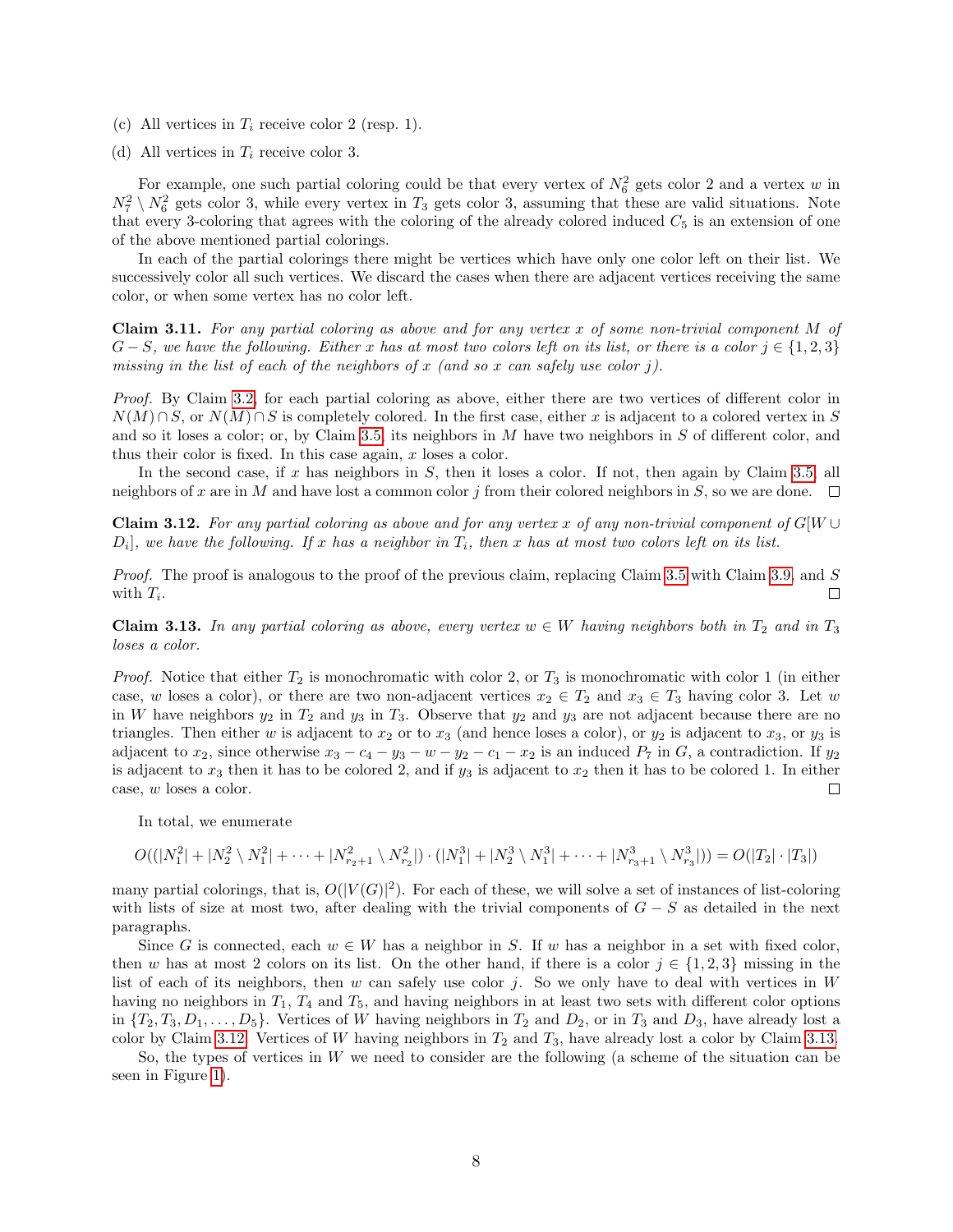- Type 1: vertices in W having neighbors in  $T_2$  and in  $D_5$ ; symmetrically, vertices in W having neighbors in  $T_3$  and  $D_5$ ; vertices in W having neighbors in  $T_2$  and  $D_4$ ; vertices in W having neighbors in  $T_3$  and  $D_1$ .
- Type 2: vertices in W having neighbors in  $D_2$  and in  $D_5$ ; symmetrically, vertices in W having neighbors in  $D_3$  and  $D_5$ ; and vertices in W having neighbors in  $D_1$  and  $D_4$ .

Pick an arbitrary vertex  $v_i \in D_i$ , for  $i = 1, 4, 5$ . We now extend each partial coloring from above by further enumerating the coloring of some vertices in  $D_i$ , for all  $i = 1, 4, 5$  simultaneously and independently. For this, say that  $\{a_i, b_i\}$  are the possible colors in  $D_i$ .

- (e) Vertex  $v_i$  gets color  $a_i$  and there is a vertex  $v'$  in  $D_i \{v_i\}$  getting color  $b_i$ .
- (f) Vertex  $v_i$  gets color  $b_i$  and there is a vertex v' in  $D_i \{v_i\}$  getting color  $a_i$ .
- (g) All vertices in  $D_i$  receive color  $a_i$ .
- (h) All vertices in  $D_i$  receive color  $b_i$ .

Again, every 3-coloring of G that agrees with the coloring of the induced  $C_5$  is an extension of one of the enumerated partial colorings.

Notice that for each  $D_i$  these are  $O(|D_i|)$  cases, so the total number of combinations of cases is  $O(|V(G)|^3)$ . Again, we discard a partial coloring if there are adjacent vertices receiving the same color, or when some vertex has no color left.

It remains to show that for each partial coloring, all remaining vertices in  $W$  (Type 1 and Type 2) lose a color.

First we discuss vertices of Type 1. Suppose some w in W has neighbors in  $T_2$  and in  $D_5$ . For each case of (e)–(h), either  $D_5$  is monochromatic with color 1 (so w loses a color), or there is a vertex x in  $D_5$  with color 2. Then either w is adjacent to x (and loses a color), or every neighbor z of it in  $T_2$  is adjacent to x, otherwise, by triangle freeness,  $x - c_5 - v - w - z - c_3 - c_2$ , where v is some neighbor of w in  $D_5$ , is a  $P_7$ , a contradiction. Then  $z$  has to be colored 3, and  $w$  loses a color. The other cases are symmetric.

Now we discuss vertices of Type 2. Suppose some w in W has neighbors in  $D_2$  and in  $D_5$ . Such a vertex can be dealt with in exactly the same way as the vertices of Type 1. The only difference is the path  $P_7$ , which here is given by  $x - c_5 - v - w - z - c_2 - c_3$ , where  $x, v \in D_5$  and  $z \in D_2$  are neighbors of w. The other cases are symmetric.

### 3.5 The overall complexity of the algorithm

### 3.5.1 Finding the  $C_5$  and partitioning the graph

We check if G is bipartite in  $O(m)$  time. If it is not bipartite, we find either an induced  $C_5$  or an induced  $C_7$ . If we find an induced  $C_7$ , let us call it X, we check the neighborhood of  $N(X)$  in X: either we find a  $C_5$  or we partition the vertices into sets that are candidates to be false twins of the vertices of  $X$  (see Claim [3.1\)](#page-4-0). This is possible because G is  $P_7$ -free, and the sets are stable and there are no edges between vertices in sets corresponding to vertices at distance  $2$  in  $X$  since  $G$  is triangle-free. While checking for edges between vertices in sets corresponding to vertices at distance 3 in  $X$ , we will either find a  $C_5$  or conclude that the graph is  $C_5$ -free and after identifying false twins we obtain  $C_7$ . For this, we just need to check for each edge whether its endpoints are labeled with numbers corresponding to vertices at distance 3 in X. The whole step can be done in  $O(m)$  time.

Assuming we found an induced  $C_5$ , partitioning the neighbors S of this  $C_5$  into the sets  $T_1, D_1, \ldots, T_5, D_5$ can be also done in linear time. Moreover, finding the connected components of  $S$  and their neighborhoods on each of the  $T_i$  can be done in  $O(m)$  time.

### 3.5.2 Exploring the cases to get the list-coloring instances

The number of distinct colorings of the  $C_5$  to consider is 5. For each of them, there are  $O(|V(G)|^2)$  many combinations to be tested on  $T_2$  and  $T_3$  in order to deal with the non-trivial components of  $G-S$ ,  $G[W \cup D_2]$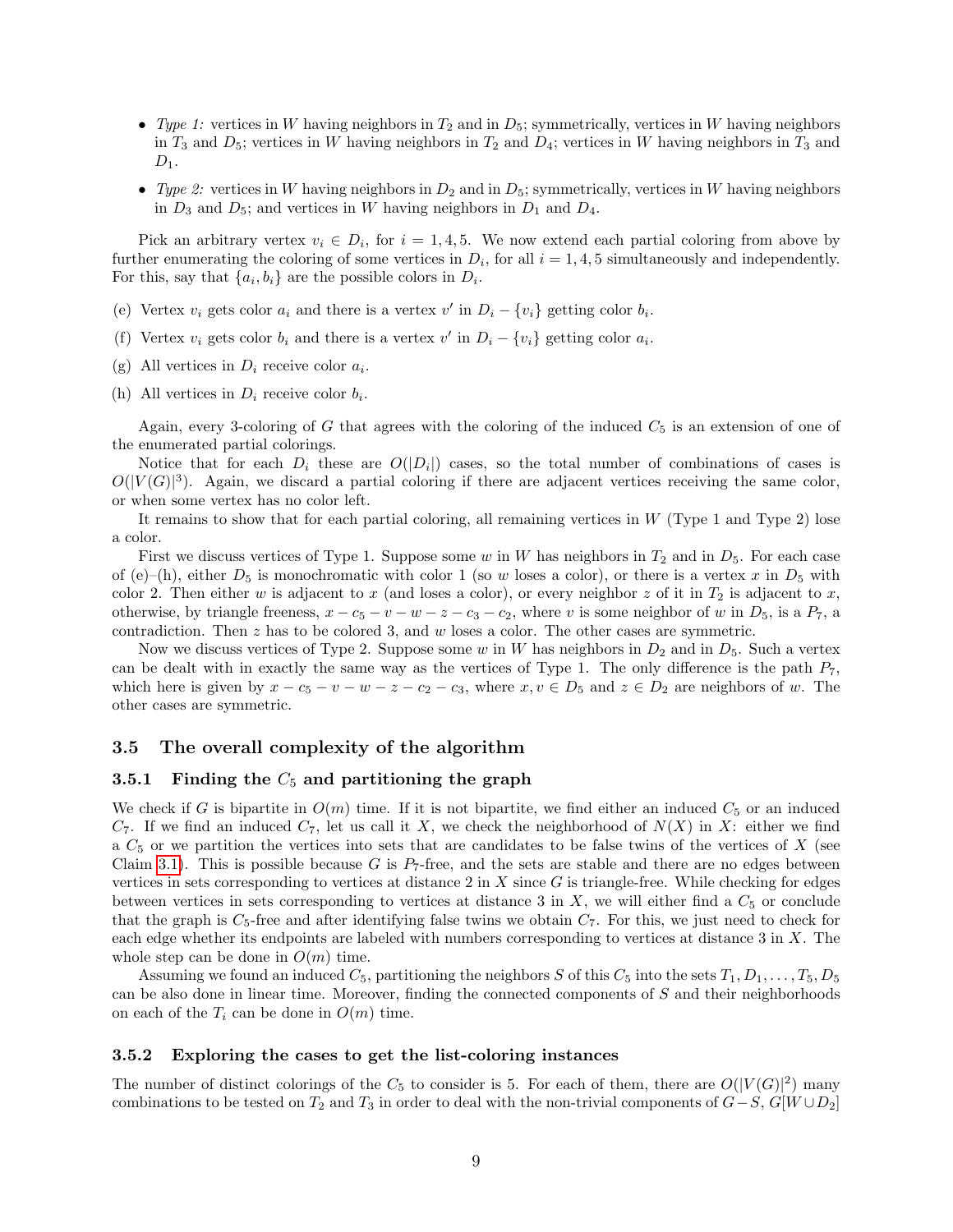and  $G[W \cup D_3]$ , and the vertices in W having neighbors in both  $T_2$  and  $T_3$  (cases (a)–(d)). For each of them, we have to test all combinations for  $D_1$ ,  $D_4$  and  $D_5$  (cases (e)–(h)), that are  $O(|V(G)|^3)$  many, in order to deal with the remaining vertices in  $W$ . Finally, for each of these possibilities, we have to solve a list-coloring instance with lists of size at most 2, which can be done in  $O(n+m)$  time by Theorem [1.1.](#page-1-0) Thus, the overall complexity of the algorithm is  $O(|V(G)|^5(|V(G)|+|E(G)|)).$ 

### 3.6 Comparison with the algorithm in [\[1\]](#page-18-6)

In [\[1\]](#page-18-6), a subset of the authors gave an algorithm solving the problem of list 3-coloring on  $P_7$ -free graphs with a running time of  $O(|V(G)|^2 |(|V(G)| + |E(G)|))$ . This algorithm starts with a small set of vertices (we call it the seed), and each time we "update" the seed by guessing the coloring of a bounded number of vertices and moving them to the seed such that the structure of the vertices anticomplete to the seed is simplified. In the end, we will be in the case where we can apply Theorem [1.1](#page-1-0) and the  $P<sub>7</sub>$ -freeness ensures that the "update" will be preformed only a few times before it stops. In this paper, however, we exploit the structural properties of  $\{P_7, C_3\}$ -free graphs so that we could design an algorithm which is both conceptually simpler and has a significantly lower computational complexity. We first show that under the extra assumption of  $C_5$ -freeness, the structure of the graph is simple and we can solve the problem easily. Thus we may assume that we start with a  $C_5$ . By partitioning the vertices into sets with respect to their neighborhood in this  $C_5$ , and reducing the lists of colors of each vertex according to the coloring of this  $C_5$ , which we guessed, the subgraph induced by the vertices that still have 3 available colors satisfies two crucial properties. The first one is that the connected components behave like a single edge, with respect to their neighbors in some of the sets and the second one is that, in some of the sets, the neighborhoods of two connected components are nested. The algorithmic advantage that we take of those structural properties is the efficient enumeration of the representative 2-colorings of each of the sets, which turn out to be only at most twice the size of the set, instead of exponential into its size.

# <span id="page-9-0"></span>4 Generalization to list 3-coloring of  $\{P_7, C_3\}$ -free graphs

We now sketch how the algorithm from Section [3](#page-3-1) can be generalized to list 3-coloring.

### 4.1 List 3-coloring of non-bipartite  $\{P_7, C_3\}$ -free graphs

If the graph G has no induced  $C_5$ , then either G is bipartite (this case will be discussed in in Section [4.2\)](#page-9-1) or, according to Claim [3.1,](#page-4-0) G is a blow-up of  $C_7$ . In the latter case, we may simply identify twins that have identical lists. Since we have at most 7 possible distinct non-empty lists, the remaining graph has at most 49 vertices and we are done.

If the input graph G does contain an induced  $C_5$ , we follow the steps described in Section [3.4.](#page-6-1) In this way, we reduce the 3-coloring problem to a polynomial number of instances of list-coloring where every vertex v either has a list of size at most 2, or there is a color  $j \in \{1, 2, 3\}$  missing in the list of each of its neighbors, and so v can safely use color j. In order to do that, we pre-color some vertices, in particular those of the  $C_5$ . To take into account the list restrictions, we have to consider all possible (feasible) colorings of the  $C_5$  (at most 30 instead of 5), since the colors are no longer symmetric. Also, we may simply close a branch in the enumeration whenever a vertex is assigned a color not contained in its list. Finally, for the cases in which we argued that for some vertex v there was a color  $j \in \{1, 2, 3\}$  missing in the list of each of its neighbors and therefore, we could assign color j to v, it may happen now that j does not appear in the list of v. But then  $v$  has a list of size at most 2, which is equally useful for our purposes.

The same analysis from Section [3.4](#page-6-1) gives that, in this case, the overall complexity is  $O(|V(G)|^5(|V(G)|+$  $|E(G)|$ ).

### <span id="page-9-1"></span>4.2 List 3-coloring of  $P_7$ -free bipartite graphs

In order to complete the proof of Theorem [1.4,](#page-2-3) it suffices to show the following.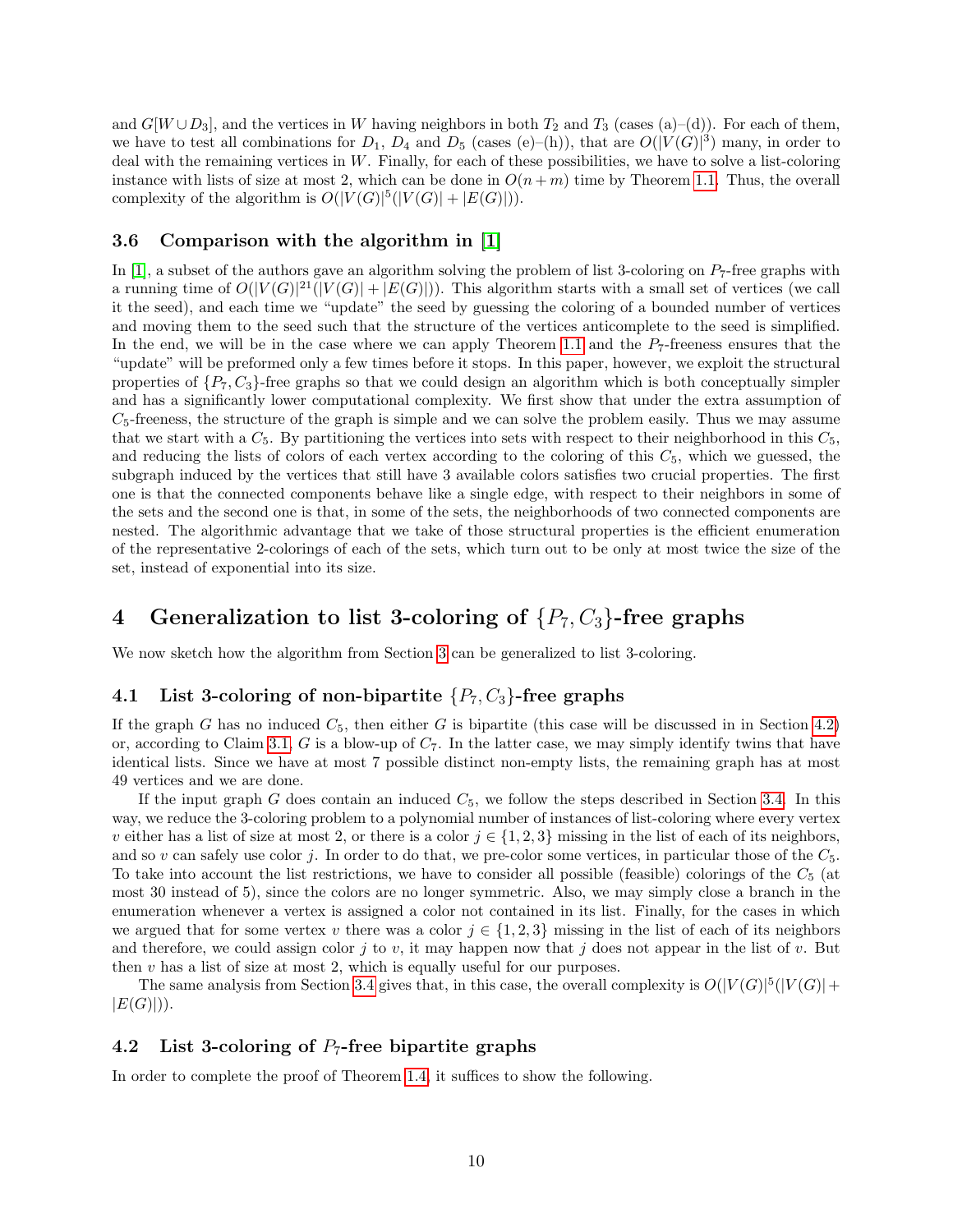<span id="page-10-4"></span>**Theorem 4.1.** Given a P<sub>7</sub>-free bipartite graph G and a list  $L(v) \subseteq \{1, 2, 3\}$  for every vertex  $v \in V(G)$ , it can be decided in  $O(|V(G)|^2(|V(G)| + |E(G)|))$  time whether  $(G, L)$  admits a list 3-coloring. If a list 3-coloring exists, it can be computed in the same time.

We will first preprocess the graph and then either find two vertices such that every vertex in the graph having a list of size 3 is adjacent to one of them, or find an induced  $C_6$  with certain properties, and proceed in the same spirit of the algorithm of Section [3.4,](#page-6-1) but with different arguments.

We will use the following simple statement below.

<span id="page-10-2"></span>**Claim 4.2.** Let H be a  $C_6$ -free graph and let  $A, B \subseteq V(H)$  be disjoint stable sets of H. If every two vertices of A have a common neighbor in B, then some vertex of B is complete to A.

*Proof.* We prove this by induction on |A|. Inductively we may assume that, for  $i = 1, 2$ , there exist  $a_i \in A$ and  $b_i \in B$  such that  $a_i$  is non-adjacent to  $b_i$ , while  $b_i$  is complete to  $A \setminus a_i$ . Let  $b_3 \in B$  be a common neighbor of  $a_1$  and  $a_2$ . We may assume that  $b_3$  has a non-neighbor in A,  $a_3$  say. But now there is an induced  $C_6$  on  $a_1 - b_3 - a_2 - b_1 - a_3 - b_2 - a_1$ , a contradiction.  $\Box$ 

From now on we assume that  $G = (V, E)$  is a connected  $P<sub>7</sub>$ -free bipartitic graph with bipartition  $(A, B)$ , on *n* vertices and *m* edges. Moreover, each vertex  $v \in V$  is equipped with a list  $L(v) \subseteq \{1, 2, 3\}.$ 

We say vertex  $u \in V$  dominates another vertex  $v \in V$  if  $N(v) \subseteq N(u)$ . In particular,  $uv \notin E$ . If we do not wish to specify the vertex  $u$ , we just say v is *dominated*. We remark that this notion is not to be confused with the notion of a dominating set given in the first part of the paper.

We may assume that if u dominates v, then  $L(u) \nsubseteq L(v)$ . In particular, we may assume that if v is dominated, then  $|L(v)| \leq 2$  (otherwise it is enough to test whether  $G - v$  is colorable).

<span id="page-10-3"></span>**Claim 4.3.** Let A' be the vertices in A with lists of size at most 2, and let  $A'' = A \setminus A'$ . Define B' and B'' similarly. Then either

- <span id="page-10-0"></span>(a) some vertex w of A is complete to  $B''$ , or
- <span id="page-10-1"></span>(b) there is an induced 6-cycle C in G with  $V(C) \cap B \subseteq B''$ .

The same holds with the roles of A, B reversed. We can find w or C, respectively, in  $O(|V(G)|^2)$  time.

*Proof.* Suppose that both [\(a\)](#page-10-0) and [\(b\)](#page-10-1) fail to hold. We may thus apply Claim [4.2](#page-10-2) to the graph  $G[A \cup B'']$ . Since no vertex of A is complete to B'', there exist  $b_1, b_2 \in B''$  with no common neighbor in A. Clearly, a shortest path from  $b_1$  to  $b_2$  in G, P say, is of the form  $b_1 - a_1 - b_3 - a_2 - b_2$ . Since  $b_1, b_2 \in B''$ ,  $b_3$  does not dominate either of them.

For  $i = 1, 2$  let  $x_i$  be adjacent to  $b_i$  and not to  $b_3$ . Since  $b_1$  and  $b_2$  have no common neighbor in A,  $x_1 \neq x_2$  and, since G is bipartite,  $x_1 - b_1 - a_1 - b_3 - a_2 - b_2 - x_2$  is an induced  $P_7$ , a contradiction.

It is easy to check if there is a vertex of A that is complete to  $B''$  in  $O(n^2)$  time. If there is not, a subset  $B^{\prime\prime\prime}$  of  $B^{\prime\prime}$  that is minimal with respect to the property of having no vertex of A that is complete to it can be found in  $O(n^2)$  time. Notice that  $|B''| \geq 3$ , since we previously observed that every pair of vertices of  $B''$ have a common neighbor in A. So we can proceed as in the proof of Claim [4.2](#page-10-2) in order to find the induced  $C_6$ .  $\Box$ 

<span id="page-10-5"></span>Claim 4.4. If G has no induced  $C_6$  in which all vertices of some parity have lists of size 3, then we can test in  $O(n+m)$  time whether G is colorable.

*Proof.* With the notation of Claim [4.3,](#page-10-3) we may guess the colors of common neighbors of  $A''$  and of  $B''$ , respectively. This reduces the size of all lists, and list-coloring where the lists have length at most two can be solved in  $O(n+m)$  time by Theorem [1.1.](#page-1-0)  $\Box$ 

So, from now on, we will assume that G contains an induced  $C_6$  such that all vertices of some parity have lists of size 3. Let  $C = c_1 - \cdots - c_6 - c_1$  be an induced  $C_6$  in G. Let  $L_i$  be the set of all vertices of G whose unique neighbor in C is  $c_i$ , and let  $T_i$  be the vertices adjacent to exactly  $c_{i-1}$  and  $c_{i+1}$  in C. Let  $S_1$ be the vertices adjacent to all of  $c_1, c_3, c_5$ , and  $S_2$  the vertices adjacent to all of  $c_2, c_4, c_6$ .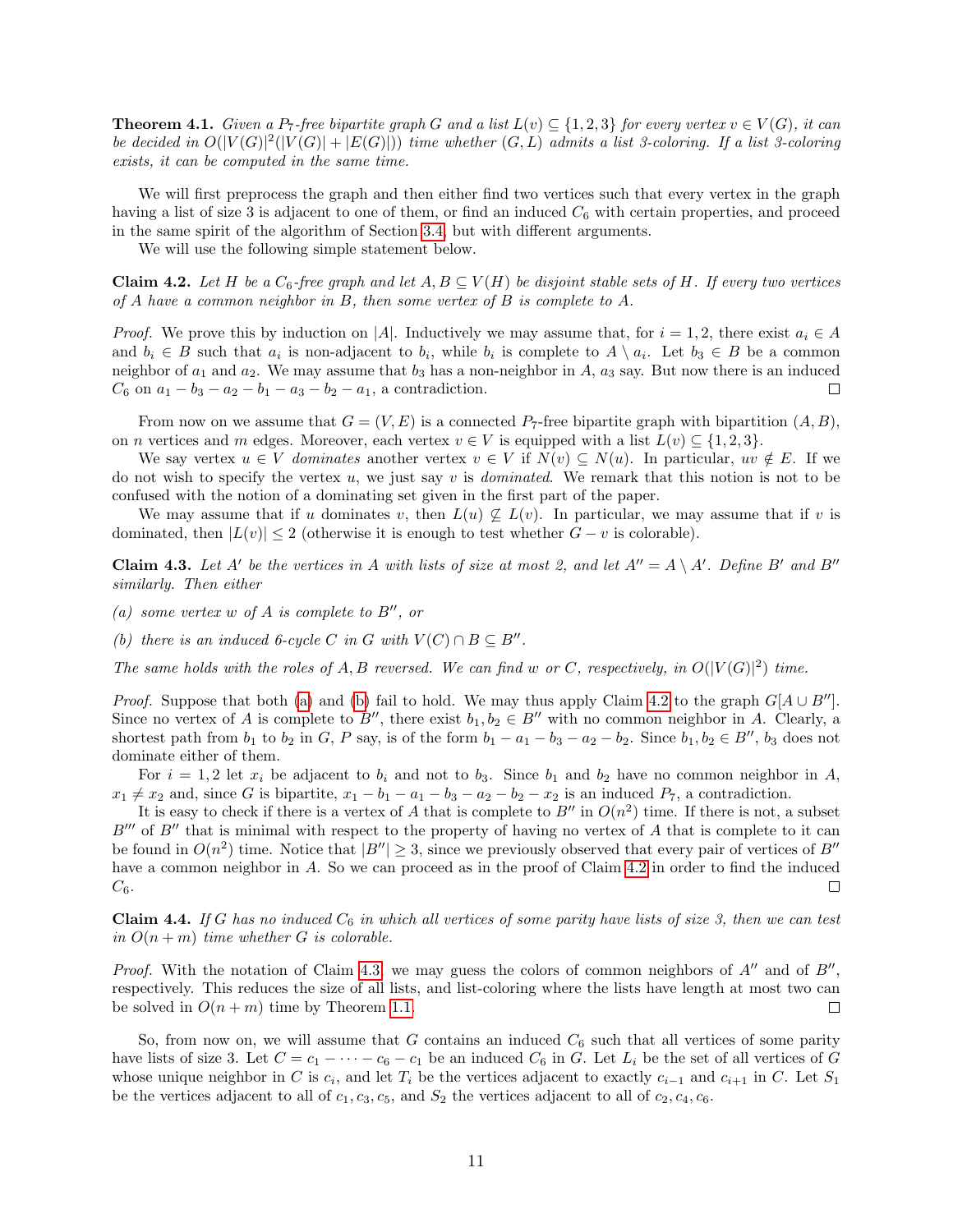In order to further discuss the structure of  $G$  and its colorings, we need the following notions. Let  $L = \bigcup_{i=1}^6 L_i$ ,  $T = \bigcup_{i=1}^6 T_i$  and  $S = S_1 \cup S_2$ . Moreover, let  $W = V \setminus (V(C) \cup L \cup T \cup S)$  and let D be the vertices in W with a neighbor in T. Let  $X_1$  be the set of all vertices in  $W \setminus D$  with a neighbor in S, let  $X_2$ be the set of all vertices in  $W \setminus (D \cup X_1)$  with a neighbor in  $X_1$ , and set  $X_3 = W \setminus (D \cup X_1 \cup X_2)$ .

<span id="page-11-5"></span>Claim 4.5. The following assertions hold.

- <span id="page-11-1"></span>(a) L is anticomplete to  $W$ .
- <span id="page-11-2"></span>(b) D is stable, anticomplete to  $W \setminus D$ , and every vertex in D is dominated.
- <span id="page-11-3"></span>(c)  $X_3$  is stable, and every vertex of  $X_3$  is dominated.
- <span id="page-11-0"></span>(d) Let  $x, y, z \in X_1 \cup X_2 \cup X_3$  and  $s_1 \in S_1$  be such that  $s_1 - x - y - z$  is an induced path. Then either  $s_1$ dominates  $c_2$ , or  $y \in X_1$  and there exists  $s_2 \in S_2$  non-adjacent to  $s_1$  and adjacent to y.
- <span id="page-11-4"></span>(e) Assertion [\(d\)](#page-11-0) holds with the roles of  $S_1$  and  $S_2$  reversed.

*Proof.* Assertion [\(a\)](#page-11-1) follows from the fact that G is  $P_7$ -free.

Now we prove [\(b\)](#page-11-2). Let  $d \in D$ , and suppose that some  $w \in W \setminus \{d\}$  is adjacent to d. We may assume that there is some  $c \in T_1 \cap N(d)$ . But then  $w - d - c - c_2 - c_3 - c_4 - c_5$  is an induced  $P_7$ , which proves that D is stable and anticomplete to  $W \setminus D$ .

Again pick  $d \in D$  and assume that there is some  $c \in T_1 \cap N(d)$ . We may assume that d is not dominated by  $c_2$ , so d has a neighbor v that is non-adjacent to  $c_2$ . By [\(a\)](#page-11-1) and since D is stable and anticomplete to  $W \setminus D$ , it follows that v is in  $T \cup S$ , and by parity v is in  $T_1 \cup T_3 \cup T_5 \cup S_2$ . Since v is non-adjacent to  $c_2$ , we deduce  $v \in T_5$ . But now  $c_1 - c_2 - c - d - v - c_4 - c_5$  is an induced  $P_7$ , a contradiction. This proves [\(b\)](#page-11-2).

To see [\(c\)](#page-11-3), let  $x, y \in X_3$  be adjacent, let  $x_2 \in X_2$ ,  $x_1 \in X_1$  and  $s \in S$  be such that  $x - x_2 - x_1 - s$  is an induced path. We may assume that  $s \in S_1$ . But then  $y - x - x_2 - x_1 - s - c_1 - c_2$  is an induced  $P_7$ , a contradiction. This proves that  $X_3$  is stable.

Let  $x \in X_3$ , and note that  $N(x) \subseteq X_2$ . Let  $n \in N(x)$  and let  $x_1 \in X_1$  be a neighbor of n. We may assume that x is not dominated by  $x_1$ , and so there is some  $n' \in N(x) \setminus N(x_1)$ . Moreover, we may assume that  $x_1$  has a neighbor  $s_1$  in  $S_1$ . But now  $n' - x - n - x_1 - s_1 - c_1 - c_2$  is an induced  $P_7$ , a contradiction. This proves [\(c\)](#page-11-3).

Finally, we prove [\(d\)](#page-11-0), and [\(e\)](#page-11-4) follows by symmetry. Let  $s_1, x, y, z$  be as in (d). Assuming  $s_1$  does not dominate c<sub>2</sub>, there exists v adjacent to c<sub>2</sub> and not to s<sub>1</sub>. Since  $v - c_2 - c_1 - s_1 - x - y - z$  is not a P<sub>7</sub>, since G is bipartite, it follows that v is adjacent to y. By [\(b\)](#page-11-2),  $y \in X_1$  and thus  $v \in S_2$ . This proves [\(d\)](#page-11-0), and completes the proof of Claim [4.5.](#page-11-5)  $\Box$ 

Notice that, by Claim [4.5](#page-11-5) and our assumptions about dominated vertices, after fixing a coloring of the cycle C and updating the lists, the only vertices that may still have lists of size 3 are in  $X_1 \cup X_2$ .

We say a coloring of an induced 6-cycle is of type 1 if its sequence of colors is  $1, 2, 3, 1, 2, 3$  (possibly permuting the colors); and of type 2 if its sequence is  $1, 2, 3, 1, 3, 2$  (possibly permuting the colors, and shifting the starting vertex). Otherwise, its color sequence reads  $1, 2, 1, 2, 1, *$ , where  $*$  is either 2 or 3 (and possibly permuting the colors, and shifting the starting vertex). If the cycle furthermore contains a vertex with a list of size 3 that is in a color class of size at most two, we call the coloring type 3; and else we call it type  $\lambda$ .

We can sketch our algorithm as follows. We will first show that we can test if a type 1 coloring of a cycle can be extended to the whole graph in  $O(n+m)$  time. Next, we will deal with the case in which all vertices with lists of size 3 have the same parity, showing that if this is the case, we can test if a type 2 or type 3 coloring of a cycle can be extended to the whole graph in  $O(n+m)$  time. Further, we will show that the list 3-coloring problem in which all vertices with lists of size 3 have the same parity can be reduced to testing  $O(n)$  times if a type 1, type 2 or type 3 coloring of a cycle extends to the whole graph, thus giving a time complexity of  $O(n(n+m))$  for that case. Then we will go for the general case, showing that testing if a type 2 or type 3 coloring of a cycle can be extended to the whole graph reduces to the list 3-coloring problem in which all vertices with lists of size 3 have the same parity, thus it is solvable in  $O(n(n+m))$  time. Finally, we will show that the list 3-coloring problem (the general case) can be reduced to testing  $O(n)$  times if a type 1, type 2 or type 3 coloring of a cycle extends to the whole graph, thus giving a time complexity of  $O(n^2(n+m))$  in total.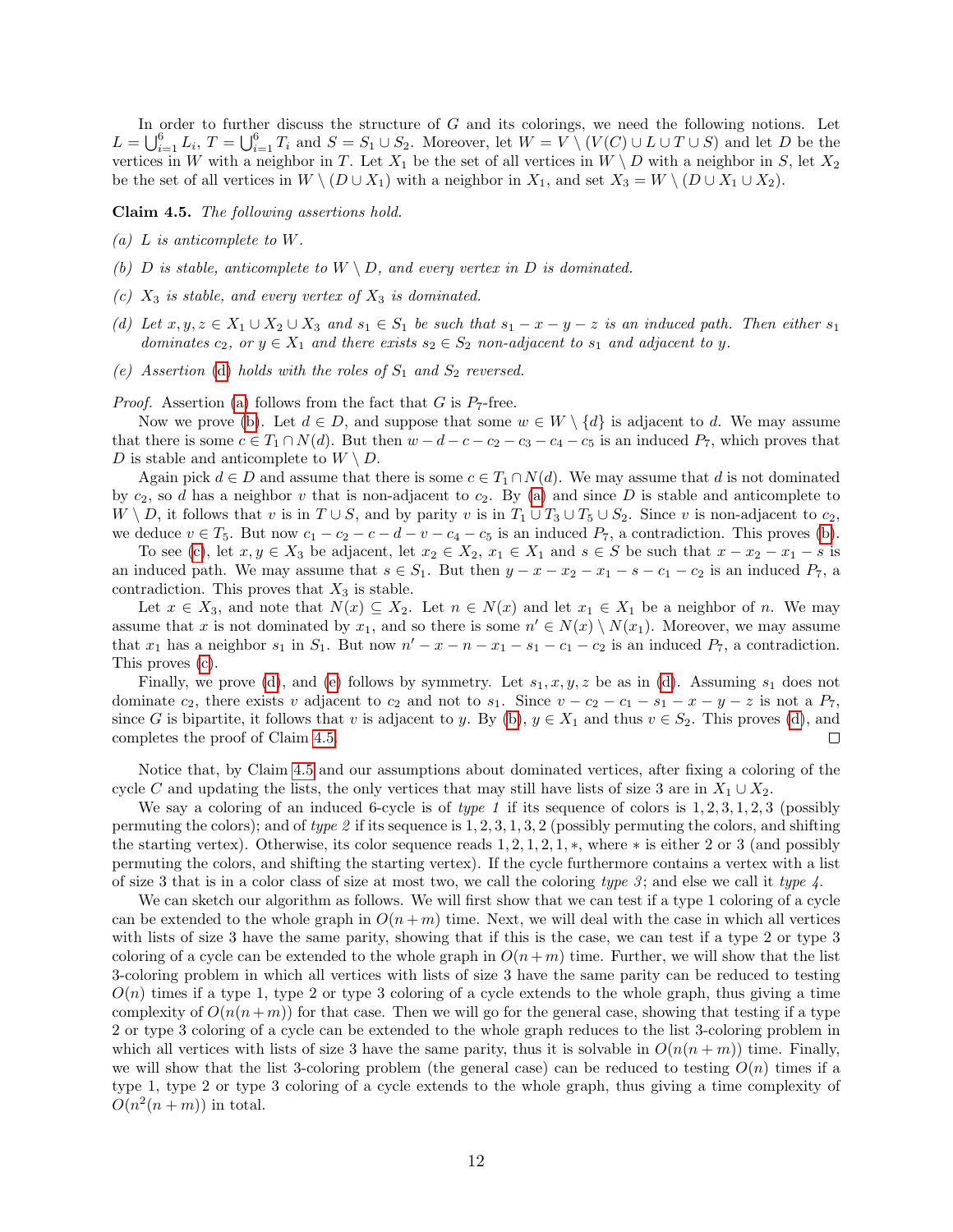<span id="page-12-2"></span>**Claim 4.6.** Given an induced 6-cycle C of G with a coloring of type 1, we can test in  $O(n+m)$  time if the coloring extends to G.

*Proof.* If there is vertex with three neighbors on  $C$ , the coloring does not extend. Otherwise, in the language from above, the set S is empty and thus  $W = D$ . So Claim [4.5](#page-11-5) implies that after updating, that can be performed in time  $O(m)$ , all lists have size at most two. We can check whether G is colorable with the updated lists in the required time, by Theorem [1.1.](#page-1-0)  $\Box$ 

<span id="page-12-0"></span>**Claim 4.7.** Let  $C = c_1 - \cdots - c_6 - c_1$  be an induced  $C_6$  with  $|L(c_2)| = 3$ , where  $c_2$  has parity A. Then no vertex of  $X_2$  of parity A has a list of size 3.

*Proof.* Let  $x_2 \in X_2$  with  $|L(x_2)| = 3$  such that  $x_2$  has parity A. Let  $x_1 \in X_1$  and  $s_1 \in S$  be such that  $s_1 - x_1 - x_2$  is a path. By parity,  $s_1 \in S_1$ . Since  $s_1$  does not dominate  $x_2$ , there is a neighbor z of  $x_2$  that is non-adjacent to  $s_1$ . Since  $|L(c_2)| = 3$ ,  $s_1$  does not dominate  $c_2$ , and so by Claim [4.5\(](#page-11-5)[d\)](#page-11-0), there is  $s_2$  in  $S_2$ adjacent to  $x_2$ , contrary to the fact that  $x_2 \in X_2$ .  $\Box$ 

<span id="page-12-1"></span>**Claim 4.8.** Assume that some induced 6-cycle of G is given with a pre-coloring of type 2 or 3, that contains a vertex c from a color class of size 1 or 2 which has parity A and a list of size 3. Then, after updating all lists, no vertex of parity A has a list of size 3.

*Proof.* Suppose some vertex v of parity A has a list of size 3. Then  $v \notin X_1$ , since every vertex of S that is adjacent to c has only one color left in its list, as c is in a color class of size  $1$  or  $2$  in the pre-coloring. Now by Claim [4.5\(](#page-11-5)[b\)](#page-11-2), Claim 4.5([d\)](#page-11-0), and since no dominated vertex has a list of size 3, we have that  $v \in X_2$ , contrary to Claim [4.7.](#page-12-0)  $\Box$ 

We will now deal with the subcase in which all vertices having lists of size 3 have the same parity on G. We will then use the algorithm for this subcase as a subroutine in the general case.

<span id="page-12-3"></span>**Claim 4.9.** Suppose all vertices of G with lists of size 3 have parity A. Further, let C be an induced 6-cycle of G with a pre-coloring of type 2 or 3, that contains a vertex c from a color class of size 1 or 2 which has parity A and a list of size 3. Then we can test in  $O(n+m)$  time whether the coloring of C extends to G.

Proof. After updating all lists, no vertex of parity A has a list of size 3, because of Claim [4.8.](#page-12-1) Therefore, no vertex has a list of size 3, and so we can check if the coloring extends to the whole graph in the required  $\Box$ time.

<span id="page-12-4"></span>**Proposition 4.10.** If all vertices with lists of size 3 have parity A, we can test in  $O(n(n+m))$  time if G admits a coloring.

*Proof.* Preprocessing the graph with respect to dominated vertices can be done in time  $O(n^2)$ . Also, by Claim [4.3,](#page-10-3) we can find in time  $O(n^2)$  either a vertex v that is adjacent to all of  $A''$ , or an induced 6-cycle C with  $V(C) \cap A \subseteq A''$ . In the former case, we can check for all feasible pre-colorings of v whether they extend to G in  $O(n+m)$  time (since after updating again, all lists have size at most 2 and we have Theorem [1.1\)](#page-1-0).

So assume we found  $C = c_1 - c_2 - \cdots - c_6 - c_1$  as above. By Claims [4.6](#page-12-2) and [4.9,](#page-12-3) we can check for every feasible pre-coloring of C of type 1,2, or 3 whether it extends to G, in  $O(n+m)$  time. Now we go through all type 4 colorings of C.

Consider any such coloring, and for simplicity assume  $c_2, c_4$  and  $c_6$  have color 1 and parity A. After updating the lists, all vertices of parity A with lists of size 3 are in  $X_1$ , by Claims [4.5](#page-11-5) and [4.7.](#page-12-0) Let  $X'_1$  be the set of all such vertices. If there is a vertex that is adjacent to all of  $X'_1$ , then we can check for all feasible pre-colorings of v whether they extend to G in  $O(n+m)$  time (since after updating again, all lists have size at most 2 and we have Theorem [1.1\)](#page-1-0). So assume there is no such vertex.

Then, since by parity, every vertex of  $X'_1$  has a neighbor in  $S_2$ , there exist  $x_1, x'_1 \in X'_1$  and  $s_2, s'_2 \in S_2$ such that  $x_1s_2$  and  $x'_1s'_2$  are edges, but  $x_1s'_2$  and  $x'_1s_2$  are not edges. Since  $c_2$  does not dominate  $x_1$  or  $x'_1$ , there exist y, y' such that y is adjacent to  $x_1$  and not to  $c_2$ , and y' is adjacent to  $x'_1$  and not to  $c_2$ . Since G is bipartite, and since  $y - x_1 - s_2 - c_2 - s_2' - x_1' - y'$  is not an induced  $P_7$ , it follows that  $y = y'$ .

Now consider the induced 6-cycle  $C' = c_2 - s_2 - x_1 - y - x_1' - s_2' - c_2$ . By Claims [4.6](#page-12-2) and [4.9,](#page-12-3) we can check for every feasible pre-coloring of C' of type 1, 2, or 3 whether it extends to G, in  $O(n+m)$  time. If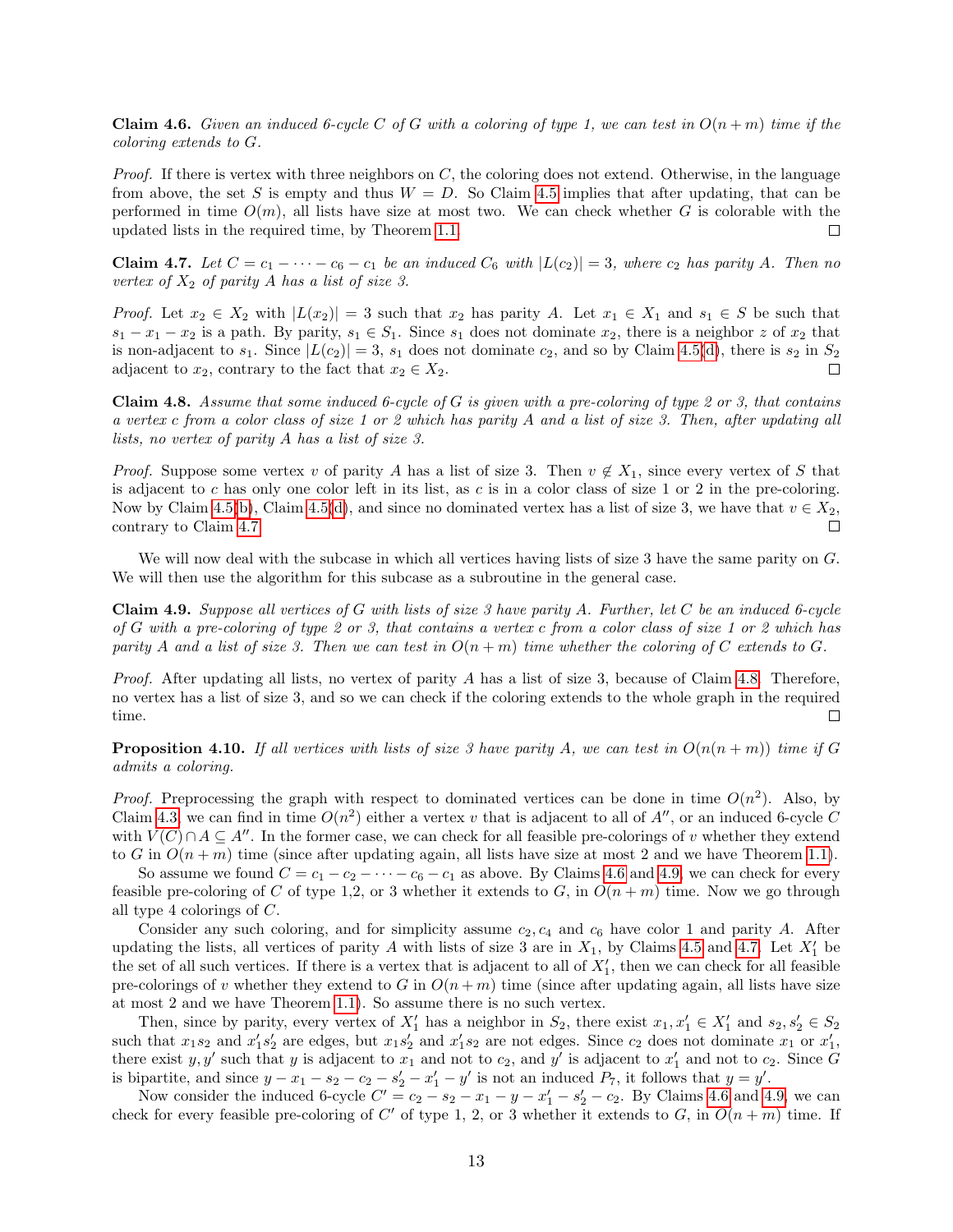none of them extends, we can deduce that in every coloring of G (that extends the current pre-coloring of C), the cycle C' will have a type 4 coloring and thus the color of both  $x_1$  and  $x'_1$  must be 1. We update the lists (and thus the set  $X'_1$ ) in time  $O(n + m)$ , and repeat the procedure from above. That is, we first try to find common neighbor of  $X'_1$ , and if we do not find such a vertex, we find an induced 6-cycle. As above, this either gives a coloring of  $G$ , or we fix the colors of two more vertices from  $X'_1$ . So the procedure repeats at most *n* times. This gives the total complexity of  $O(n(n+m))$ .

We now deal with the general setting, where both  $A$  and  $B$  may contain vertices with lists of size 3.

<span id="page-13-1"></span>**Claim 4.11.** Let C be an induced 6-cycle of G with a pre-coloring of type 2 or 3, that contains a vertex c from a color class of size 1 or 2 which has parity A and a list of size 3. Then we can test in  $O(n(n+m))$ time whether the coloring extends to G.

*Proof.* Start by updating all lists. By Claim [4.8,](#page-12-1) no vertex of parity A has a list of size 3. Now by Proposition [4.10](#page-12-4) (exchanging the roles of A and B) we can test in  $O(n(n+m))$  time if the graph with the new lists has a coloring that extends the coloring of C.  $\Box$ 

We are now ready to prove Theorem [4.1.](#page-10-4)

*Proof of Theorem [4.1.](#page-10-4)* Preprocessing the graph with respect to dominated vertices can be done in  $O(n^2)$ . Also, by Claims [4.3](#page-10-3) and [4.4,](#page-10-5) in  $O(n^2)$  time we can either find an induced  $C_6$  with all vertices of some parity having lists of size 3, or check if  $G$  is colorable.

So assume we found  $C = c_1 - c_2 - \cdots - c_6 - c_1$  as above, and say the vertices of parity A have lists of size 3. By Claims [4.6](#page-12-2) and [4.11,](#page-13-1) we can check for every feasible pre-coloring of  $C$  of type 1, 2, or 3 whether it extends to G, in  $O(n(n+m))$ . Now we go through all type 4 colorings of C.

Consider any such coloring, and for simplicity assume  $c_2, c_4$  and  $c_6$  have color 1 and parity A. After updating the lists, all vertices of parity A with lists of size 3 are in  $X_1$ , by Claims [4.5](#page-11-5) and [4.7.](#page-12-0) Let  $X'_1$  be the set of all such vertices. If there is a vertex that is adjacent to all of  $X'_1$ , then we can check for all feasible pre-colorings of v whether they extend to G in  $O(n(n+m))$  time (since after updating again, all vertices of parity A have lists of size at most 2, so we can apply Proposition [4.10](#page-12-4) after exchanging the roles of A and B). So assume there is no such vertex.

Then, since by parity, every vertex of  $X'_1$  has a neighbor in  $S_2$ , there exist  $x_1, x'_1 \in X'_1$  and  $s_2, s'_2 \in S_2$ such that  $x_1s_2$  and  $x'_1s'_2$  are edges, but  $x_1s'_2$  and  $x'_1s_2$  are not edges. Since  $c_2$  does not dominate  $x_1$  or  $x'_1$ , there exist y, y' such that y is adjacent to  $x_1$  and not to  $c_2$ , and y' is adjacent to  $x'_1$  and not to  $c_2$ . Since G is bipartite, and since  $y - x_1 - s_2 - c_2 - s_2' - x_1' - y'$  is not an induced  $P_7$ , it follows that  $y = y'$ .

Consider now the induced 6-cycle  $C' = c_2 - s_2 - x_1 - y - x_1' - s_2' - c_2$ . By Claims [4.6](#page-12-2) and [4.11,](#page-13-1) we can check for every feasible pre-coloring of C' of type 1, 2, or 3 whether it extends to G, in  $O(n(n+m))$  time. If none of them extends, we can deduce that in every coloring of  $G$  (that extends the current pre-coloring of C), the cycle C' will have a type 4 coloring and thus the color of both  $x_1$  and  $x'_1$  must be 1. We update the lists (and thus the set  $X'_1$ ), and repeat the procedure from above. That is, we first try to find common neighbor of  $X'_1$ , and if we do not find such a vertex, we find an induced 6-cycle. As above, this either gives a coloring of  $G$ , or we fix the colors of two more vertices from  $X'_1$ . So the procedure repeats at most n times. This gives the total complexity of  $O(n^2(n+m))$ . This completes the proof of Theorem [4.1.](#page-10-4)  $\Box$ 

## <span id="page-13-0"></span>5 Obstructions to list 3-coloring

### 5.1 k-obstructions and k-propagation paths

Let  $G = (V, E)$  be a graph with lists  $L(v) \subseteq [k]$  for each  $v \in V(G)$ . We call the pair  $(G, L)$  a minimal obstruction to list k-coloring, a k-obstruction for short, if  $(G, L)$  is not colorable but it becomes colorable if we remove any vertex. Formally,  $(G, L)$  is a k-obstruction if

- (a)  $(G, L)$  is not colorable and
- (b) if H is any induced proper subgraph of G, the pair  $(H, L|_{V(H)})$  is colorable.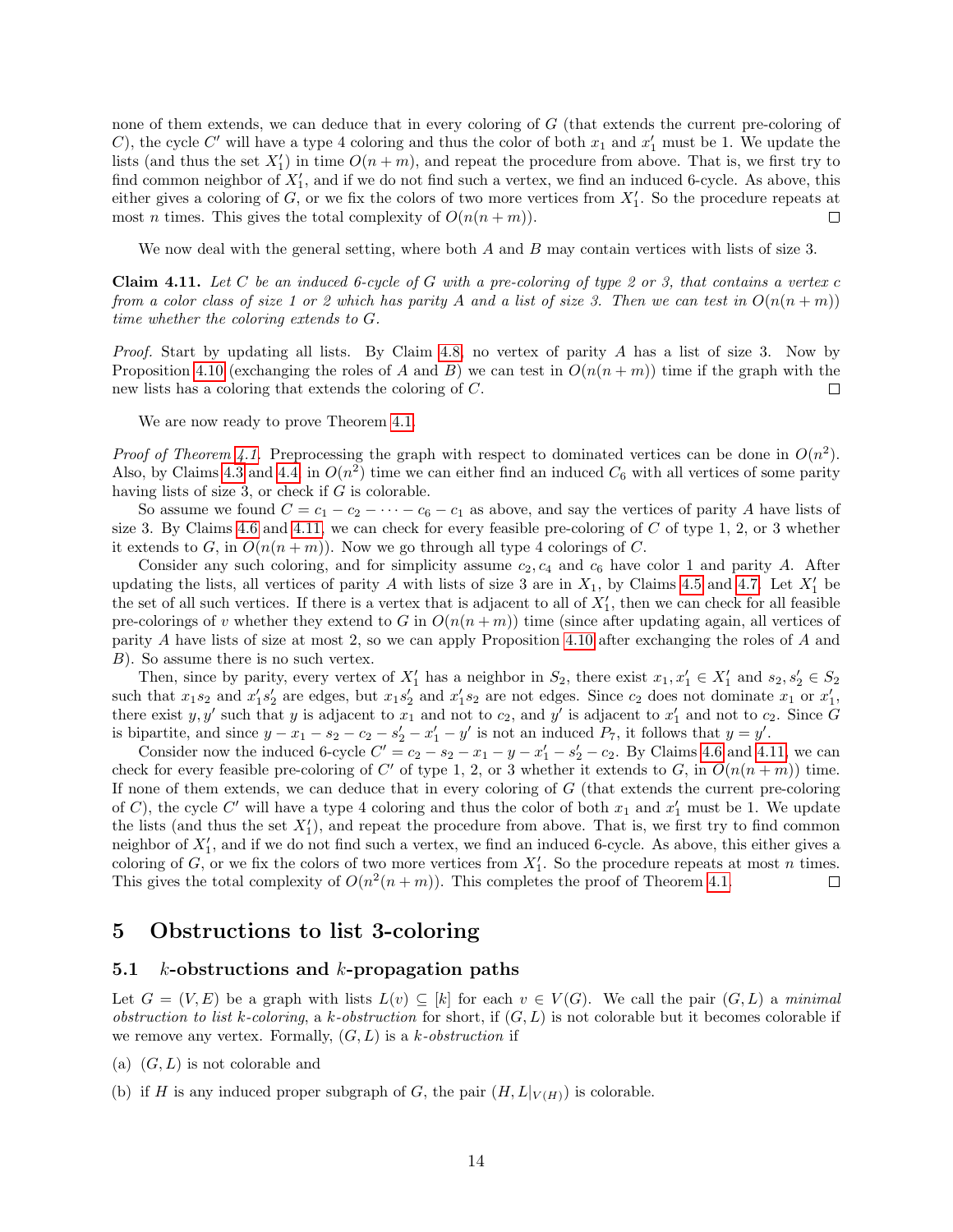Clearly, an instance  $(G, L)$  of list k-coloring admits a coloring if and only if no induced subgraph H of G such that  $(H, L|_{V(H)})$  is a k-obstruction.

Let C be a class of graphs closed under induced subgraphs, i.e. a hereditary graph class. If  $(G, L)$  is a k-obstruction and  $G \in \mathcal{C}$ , we say that  $(G, L)$  is a k-obstruction in  $\mathcal{C}$ .

If there is a finite list of k-obstructions in  $\mathcal{C}$ , with the largest one having K vertices, say, then the list k-coloring problem can be solved in polynomial time on  $\mathcal{C}$ . Indeed, to check whether an instance of the list k-coloring problem in  $\mathcal C$  is colorable or not, it suffices to enumerate the induced subgraphs of size up to  $K$ . This gives rise to what is called a *negative certificate*: if there is no coloring, we may identify a constant size part of the instance that is not colorable. This means that we can give a polynomial-time checkable proof that the instance is indeed not colorable. (Note that the bound for the size of the obstructions from Theorem [1.5](#page-2-1) is large, so the computational complexity of a naïve implementation of such an algorithm would be considerable).

The main ingredient of the proof of Theorem [1.5](#page-2-1) is the following concept. A k-propagation path, or  $k$ -PP for short, is a graph G having a Hamiltonian path  $v_1 - v_2 - \cdots - v_n$  such that there exists a list L with  $L(v) \subseteq [k]$ , for  $v \in V(G)$ , with the following properties:

- (i)  $|L(v_1)| = 1$  and  $|L(v_i)| = 2$ , say  $L(v_1) = {\alpha_1}$  and  $L(v_i) = {\alpha_i, \beta_i}$  for  $i \in \{2, ..., n\}$ ,
- (ii)  $\beta_i \neq \alpha_i = \beta_{i+1}$ , for  $i \in [n-1]$ , and
- (iii) if  $i > j + 1 \geq 1$  and  $v_i v_j \in E(G)$ , then  $\alpha_j \notin L(v_i)$ .

Note that a  $k$ -PP is just a graph, and we say that the list with the above properties is the list *associated* with such k-PP. The following proposition reveals a property of hereditary graph classes that do not contain arbitrarily long k-PPs.

**Proposition 5.1.** Let C be a hereditary graph class, and let  $k, n \in \mathbb{N}$  with  $n \geq 3$ . The following statements are equivalent.

- (a)  $C$  does not contain a k-PP on n vertices.
- (b) For any  $G = (V, E) \in \mathcal{C}$ , any set of lists  $L(v) \subseteq [k]$ ,  $v \in V(G)$ , and any set  $X \subseteq V$ , the following holds. If we assign each vertex in X a color from its list and update exhaustively from X, this updating process is finished after at most  $n-2$  rounds.

*Proof.* In order to see that (b) implies (a), assume C contains a k-PP with Hamiltonian path  $v_1-v_2-\cdots-v_n$ and a list L associated to this k-PP. If we color  $v_1$  in its only available color and update exhaustively we need exactly *n* rounds to finish. Hence,  $(b)$  implies  $(a)$ .

Now we show that (a) implies (b). For this, let  $G = (V, E) \in \mathcal{C}$ , with lists  $L(v) \subseteq [k]$  and a vertex subset  $X \subseteq V$ . We assign each vertex in X a color from its list and update exhaustively from X. Suppose this updating process takes at least  $n-1$  rounds and call the obtained partial coloring c. We claim that then G contains a  $k$ -PP on  $n$  vertices.

Let  $v_n$  be a vertex receiving color  $c(v_n)$  in the  $(n-1)$ -th round. The fact that  $v_n$  was not colored earlier implies that  $v_n$  has a neighbor, say  $v_{n-1}$  such that  $v_{n-1}$  was colored in round  $n-2$  with  $c(v_{n-1}) \in L(v_n)$ . Also, no other neighbor of  $v_n$  was colored with color  $c(v_{n-1})$  in any round before round  $n-1$ . Continuing in this fashion we obtain a path  $v_1 - v_2 - \cdots - v_n$  having the property that

- $c(v_i) \in L(v_{i+1})$  for all  $i \in [n-1]$ , and
- if  $1 \leq j < i$  and  $v_j v_{i+1} \in E$  then  $c(v_i) \neq c(v_j)$ .

So, the graph induced on  $v_1, \ldots, v_n$  is a k-PP on n vertices. This can be seen by considering the associated list L with  $L(v_i) = \{c(v_i), c(v_{i-1})\}$ , for  $2 \leq i \leq n$ , and  $L(v_1) = \{c(v_1)\}.$ П

### 5.2 A coloring game

We will now show, using a coloring game, that if a hereditary graph class admits  $k$ -PPs of bounded length only, then the size of the largest k-obstruction in this class is bounded.

Fix a pair  $(G = (V, E), L)$  with  $L(v) \subseteq [k]$  and consider the following game. Alice starts by picking a vertex  $v_1 \in V$ . Now it is Bob's turn: he chooses a color  $c_1 \in L(v_1)$ . Alice now chooses a neighbor  $v_2$  of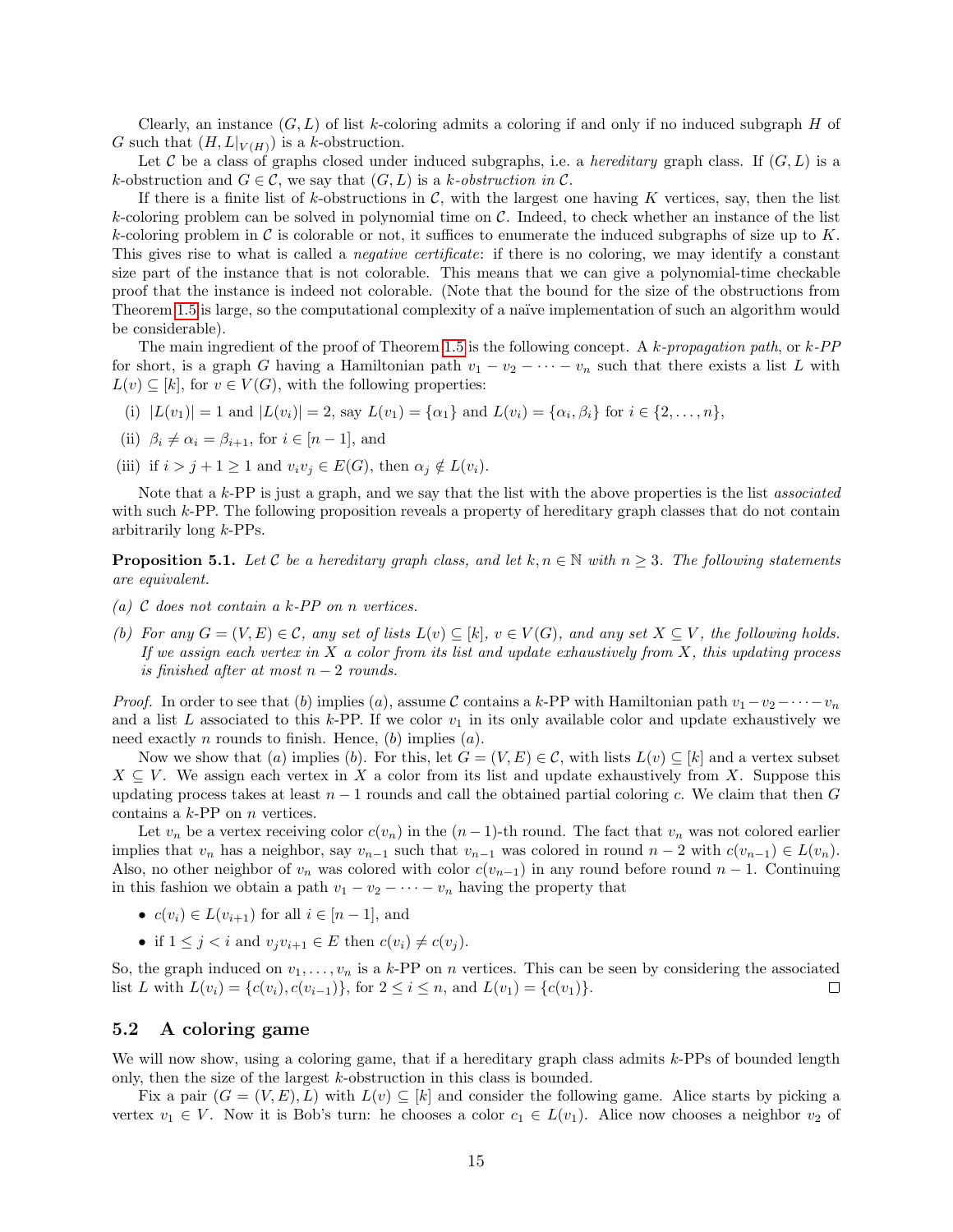$v_1$ , and Bob has to color it with a color  $c_2 \in L(v_2) \setminus \{c_1\}$ . Continuing in this way, Alice grows a path in the graph, extending the end of the path by a new uncolored vertex at each turn, and Bob colors the new vertex with a color from its list taking care not to create any monochromatic edges. The first player unable to make a move loses the game.

If Alice has a winning strategy, we may assume it is deterministic, meaning she will always choose the same starting vertex  $v_1$  and the path she grows is uniquely determined by the colors Bob chooses. The following observation shows how the existence of a winning strategy for Alice is related to the coloring of  $(G, L).$ 

<span id="page-15-0"></span>**Lemma 5.2.**  $(G, L)$  is not colorable if and only if Alice has a winning strategy where the path she grows induces a k-PP.

*Proof.* First assume that  $(G, L)$  is colorable and let c be a coloring. Any vertex Alice picks in the course of the game can be colored by Bob it according to c. Hence Alice cannot win the game.

Now assume that  $(G, L)$  is not colorable. We inductively define a winning strategy for Alice. First let  $P_0 = \emptyset$  and  $X_0$  be a minimum subset of V such that  $(G[X_0], L|_{X_0})$  is not colorable, and Alice pick  $x_1 \in X_0$  for the first step. At each step  $r \geq 1$  of our induction, either Alice has won, or she has picked vertices  $v_1, \ldots, v_r$ , colored by Bob in colors  $c_1, \ldots, c_r$ . Let  $P_r = \{v_1, \ldots, v_r\}$  and  $L^r$  be a list of G such that  $L^r(v) = L(v)$  for all  $v \in V \setminus P_r$  and  $L^r(v_i) = \{c_i\}$  for all  $i \in [r]$ . Moreover, Let  $X_r$  be a minimum size subset of  $V \setminus P_r$  such that the pair  $(G^r, L^r|_{G^r})$  is not colorable, where  $G^r$  is the subgraph induced by  $X_r \cup P_r$ . We choose a vertex  $u \in N(v_r) \cap X_r$  such that, for all  $uv_i \in E$  with  $i < r$ ,  $c_i \neq c_r$ , and put  $v_{r+1} = u$ .

First we show that such strategy is always possible. Since  $(G, L)$  is not colorable,  $X_r \neq \emptyset$  for  $r \geq 0$  and Alice can always choose a  $v_1$ . Now for  $r \geq 1$ , since  $(G[(X_{r-1} \cup P_{r-1}], L^{r-1}|_{X_{r-1} \cup P_{r-1}})$  is not colorable by the choice of  $X_{r-1}$ ,  $(G[(X_{r-1}\setminus v_r)\cup P_r], L^r|_{(X_{r-1}\setminus v_r)\cup P_r})$  is also not colorable. This implies that  $X_{r-1}\setminus v_r$  is a feasible choice of  $X_r$  and  $|X_r| < |X_{r-1}|$ . Suppose that such  $v_{r+1}$  does not exist. Then either  $N(v_r) \cap X_r = \emptyset$ , or for each  $u \in N(v_r) \cap X_r$ , there exists some index  $i < r$  such that  $v_i u \in E$  and  $c_i = c_j$ . Either case implies that  $(G[X_r \cup P_{r-1}], L^{r-1}|_{X_r \cup P_{r-1}})$  is not colorable. It follows that  $X_r$  is a feasible choice of  $X_{r-1}$ and  $|X_{r-1}| \leq |X_r|$ , a contradiction. This implies that at each step, ether Alice has won the game, or she can find the next vertex to continue following this strategy. Since the game ends in a finite steps, this is a winning strategy.

Note that at each step  $r \geq 1$ , whatever color  $c_{r+1}$  assigns to  $v_{r+1}$  (if any), the path  $v_1 - \cdots - v_{r+1}$  is a k-PP associated with the following list system L:  $L(v_1) := \{c_1\}$  and  $L(v_i) := \{c_r, c_{r-1}\}$  for all  $i = 2, \ldots, r+1$ . This finishes the proof.

$$
\Box
$$

Let  $(G, L)$  be non-colorable and consider a winning strategy for Alice which grows a k-PP. We say the strategy has *depth*  $r$  if, regardless of the choices of Bob, Alice never needs to pick more than  $r$  vertices to win. The following lemma connects the order of a k-obstruction with the depth of a winning strategy for Alice.

<span id="page-15-1"></span>**Lemma 5.3.** Let  $(G, L)$  be a k-obstruction for some  $k \in \mathbb{N}$ . If Alice has a strategy of depth r then G has fewer than  $k(k-1)^{r-2}$  vertices.

Proof. As mentioned above, we may assume that Alice's strategy is deterministic. Hence, she has only one option to choose  $v_1$ . Bob has at most k options to color  $v_1$ , and thus Alice has at most k different choices of  $v_2$ . In all subsequent steps, Bob has at most  $k-1$  color choices, and thus Alice has at most  $k-1$ different choices for a vertex. Consequently, the total number of vertices Alice might need to pick is at most  $k(k-1)^{r-2}$ . This bounds  $|V(G)|$ , since  $(G, L)$  is a k-obstruction.  $\Box$ 

Lemma [5.2](#page-15-0) together with Lemma [5.3](#page-15-1) implies the following.

<span id="page-15-3"></span>**Theorem 5.4.** Assume that  $G$  is a hereditary graph class where every  $k$ -PP has bounded length. Then the obstructions to list k-coloring in G have bounded sizes.

Using this theorem, we derive a number of statements.

<span id="page-15-2"></span>**Lemma 5.5.** There are only finitely many  $\{P_t, C_\ell\}$ -free k-PPs, for the cases: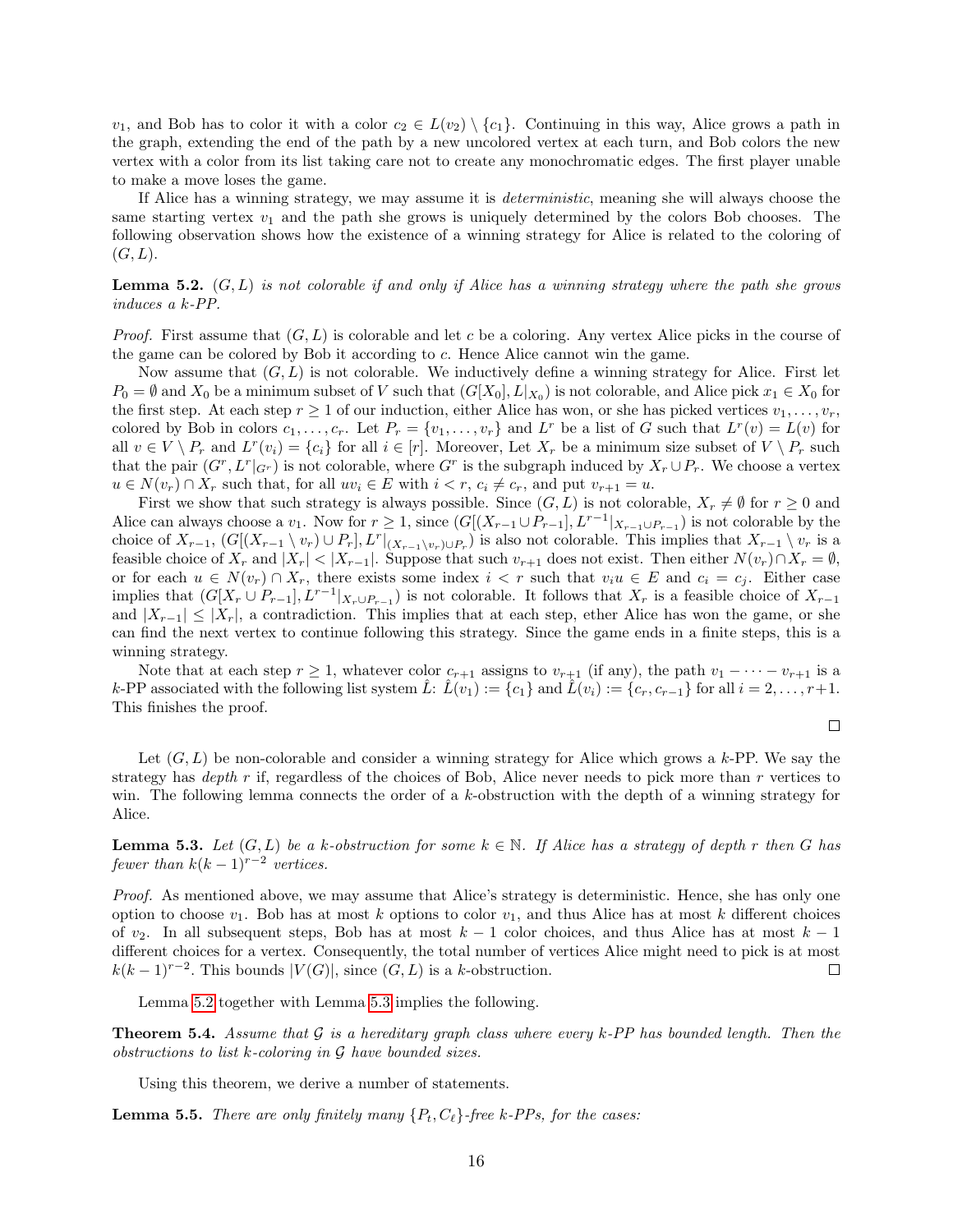\n- $$
k = 3, t = 7, \ell = 3
$$
\n- $k = 3, t = 7, \ell = 4$
\n- $k = 4, t = 6, \ell = 3$
\n- $k = 4, t = 5, \ell = 4$
\n- $k = 5, t = 5, \ell = 3$
\n

*Proof.* Let  $\mathcal{H} = \{P_t, C_\ell\}$ , where  $t, \ell$  are as in one of the above cases. Our aim is to show that the H-free k-PPs have bounded length. Our proof is computer-aided, but conceptually very simple. The program generates the k-PPs  $v_1, v_1 - v_2, v_1 - v_2 - v_3, \ldots$ , as well as lists for each  $v_i$ , as in the definition of a k-PP, and edges among the vertices in the path. Whenever a graph from the set  $\mathcal H$  or an edge violating the definition of a k-PP is found, the respective branch of the search tree is closed.

The pseudocode of the algorithm is shown in Algorithm [1](#page-16-0) and [2](#page-16-1) and our implementation of this algorithm can be downloaded from [\[8\]](#page-18-15). If all branches of the search tree are closed, there can only be finitely many H-free k-PPs. This is indeed the case if  $k = 3$  and  $\mathcal{H} = \{P_7, C_3\}$  or  $\mathcal{H} = \{P_7, C_4\}$ , if  $k = 4$  and  $\mathcal{H} = \{P_6, C_3\}$ or  $\mathcal{H} = \{P_5, C_4\}$ , and if  $k = 5$  and  $\mathcal{H} = \{P_5, C_3\}$ . The number of k-PPs with associated lists generated by our algorithm in these cases is listed in Tables [1-](#page-19-12)[5](#page-20-0) in the Appendix. Note that the number is not the number of k-PPs, but the pairs of  $(G, L)$ , where G is a k-PP and L is its associated list, we generated.  $\Box$ 

### <span id="page-16-0"></span>**Algorithm 1** Algorithm to generate  $H$ -free  $k$ -propagation paths

1:  $H \leftarrow (\{v_1\}, \emptyset)$ 2:  $c(v_1) \leftarrow 1$ 3:  $L(v_1) \leftarrow \{1\}$ 4: Construct $(H, c, L)$  // i.e., perform Algorithm [2](#page-16-1)

### <span id="page-16-1"></span>Algorithm 2 Construct(Graph  $H$ , coloring  $c$ , list  $L$ )

1:  $j \leftarrow |V(H)|$ 2:  $V(H) \leftarrow V(H) \cup \{v_{j+1}\}\$ 3:  $E(H)$  ←  $E(H)$  ∪  $\{v_i v_{i+1}\}$ // This extends the path by the next vertex  $v_{j+1}$ . 4: for all  $\alpha \in [k] \setminus \{c(v_j)\}\$ and all  $I \subseteq \{1, 2, \ldots, j-1\}\$ do 5:  $H' \leftarrow H$ 6:  $E(H') \leftarrow E(H') \cup \{v_i v_{j+1} : i \in I\}$ // This adds edges from  $v_{j+1}$  to earlier vertices in all possible ways. 7:  $c(v_{i+1}) \leftarrow \alpha$ 8:  $L(v_{j+1}) \leftarrow {\alpha, c(v_j)}$ 9: if  $(H', c, L)$  is H-free and a k-PP then 10: Construct $(H', c, L)$ // If the PP is not pruned, we extend it further. 11: end if 12: end for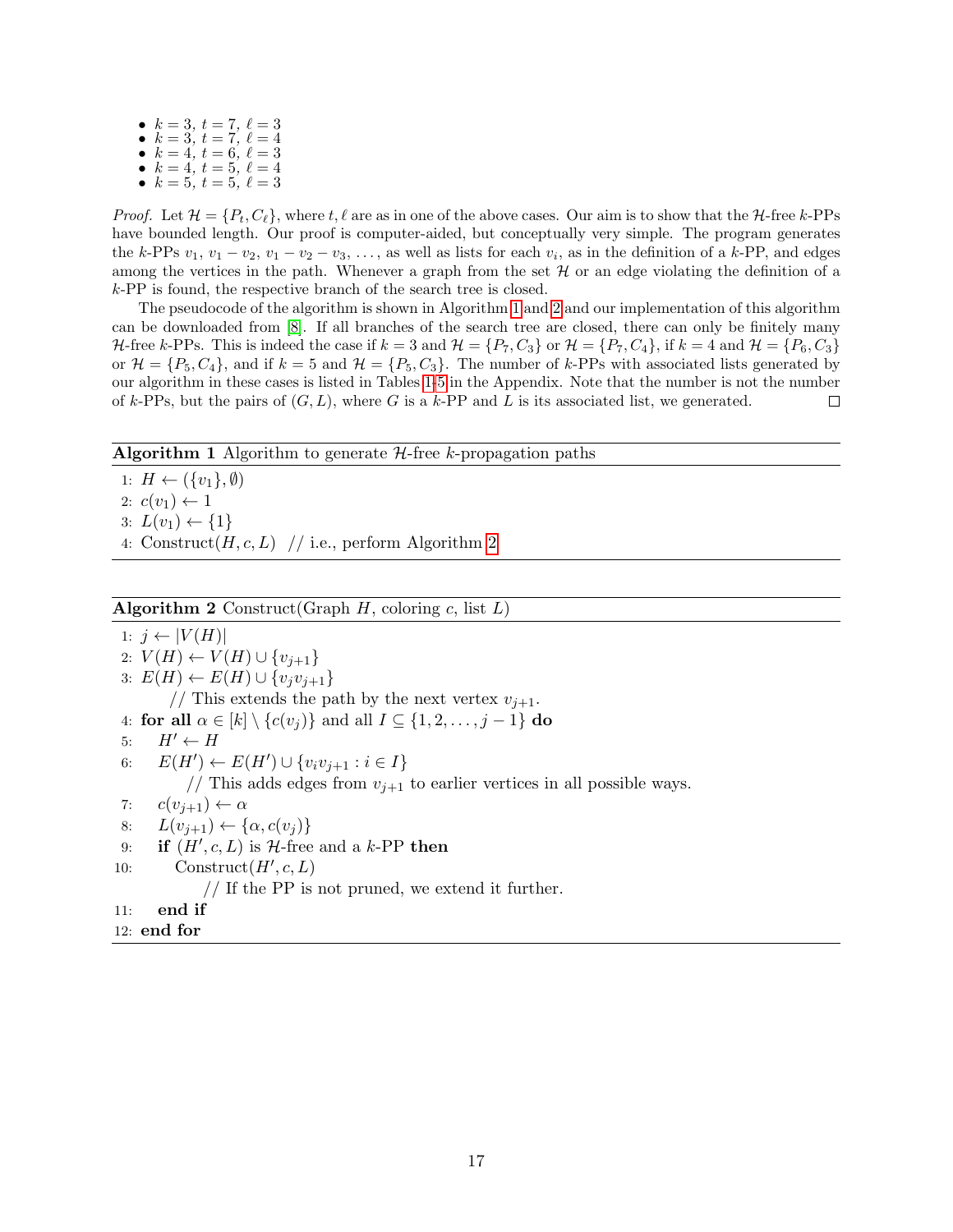Putting Lemma [5.3,](#page-15-1) Lemma [5.2,](#page-15-0) and Lemma [5.5](#page-15-2) together, we can prove Theorem [1.5.](#page-2-1)

*Proof of Theorem [1.5.](#page-2-1)* By Lemma [5.5,](#page-15-2) for each of the mentioned triples  $(k, t, \ell)$ , the largest induced k-PP in a  $\{P_t, C_\ell\}$ -free graph is bounded by some absolute constant r. Lemma [5.2](#page-15-0) implies that in a  $\{P_t, C_\ell\}$ -free k-obstruction, Alice has a winning strategy of depth r. Lemma [5.3](#page-15-1) proves that every  $\{P_t, C_\ell\}$ -free k-obstruction has bounded size. In particular, there are only finitely many such obstructions.

It remains to show 'Moreover, . . . ' part. Observe that by Theorem [5.4,](#page-15-3) it is sufficient to prove that a path  $P = v_1 - \ldots - v_r$  which contains, for some  $i \in [r-2]$  and  $k > i+1$ , two chords  $v_i v_k$  and  $v_{i+1} v_k$  is not a 3-PP. Suppose not and let L be the associated list. We may assume  $\alpha_i = 1$ , then  $\beta_{i+1} = 1$ , and  $\alpha_{i+1} \neq 1$ . Without loss of generality, assume  $\alpha_{i+1} = 2$ . Then since both  $v_i v_k$  and  $v_{i+1}v_k$  are edges,  $1, 2 \notin L(v_k)$ . Note that  $L(v_k) \subseteq [3]$  and then  $|L(v_k)| \leq 1$ , a contradiction to the fact that  $|L(v_i)| = 2$ .  $\Box$ 

Finally, to prove Theorem [1.7,](#page-3-2) we build an infinite family of obstructions for list 3-coloring  $\{P_8, C_3\}$ -free graphs, which is similar to the infinite family of 3-obstructions for  $2P_3$ -free graphs built in [\[4\]](#page-18-14).

For all  $r \in \mathbb{N}$ , we define the graph  $H_r$  as follows. Let  $V(H_r) = \{v_i : 1 \le i \le 3r - 1\}$ ,  $E(H_r) = E_r^1 \cup E_r^2$ , where  $E_r^1 = \{v_i v_j : j = i + 1\}$ ,  $E_r^2 = \{v_i v_j : i \leq j - 5, i \equiv 2 \mod 3, \text{ and } j \equiv 1 \mod 3\}$ . Note that  $P := v_1-v_2-\ldots-v_{3r-1}$  is a path. The list system L is defined by  $L(v_1) = L(v_{3r-1}) = \{1\}$  and, assuming  $2 \leq i \leq 3r-2$ ,

$$
L(v_i) = \begin{cases} \{2,3\}, & \text{if } i \equiv 0 \mod 3 \\ \{1,3\}, & \text{if } i \equiv 1 \mod 3 \\ \{1,2\}, & \text{if } i \equiv 2 \mod 3 \end{cases}
$$

<span id="page-17-0"></span>A drawing of  $H_5$  is shown in Figure [2.](#page-17-0)



**Figure 2:** A drawing of  $H_5$ . The vertices  $v_1$  to  $v_{14}$  are shown from left to right.

Next we show that the above construction has the desired properties.

**Claim 5.6.** The pair  $(H_r, L)$  is a minimal  $\{P_8, C_3\}$ -free list-obstruction for all r.

*Proof.* First we show that  $(H_r, L)$  is not colorable. Suppose otherwise and let c be a coloring of  $(H_r, L)$ . Then  $c(v_1) = 1$ . Note that  $L(v_2) = \{1, 2\}$ ,  $L(v_3) = \{2, 3\}$ ,  $L(v_4) = \{1, 3\}$ , and thus  $c(v_2) = 2$ ,  $c(v_3) = 3$ ,  $c(v_4) = 1$ . In this way we can obtain the colors of all vertices on P until arriving at  $c(v_{3r-2}) = 1$ . This contradicts the fact that  $L(v_{3r-1}) = \{1\}.$ 

Next we verify that  $(H_r, L)$  is a minimal list-obstruction. For this, consider  $H_r - v_i$  with  $1 \leq i \leq 3r - 1$ . We define c as follows. For  $1 \leq \ell < i$ , let  $c(v_\ell) = 1$  if  $\ell \equiv 1 \mod 3$ ,  $c(v_\ell) = 2$  if  $\ell \equiv 2 \mod 3$  and  $c(v_\ell) = 3$ if  $\ell \equiv 0 \mod 3$  (skip this step if  $i = 1$ ). For  $i < \ell \leq 3r - 1$ , let  $c(v_\ell) = 3$  if  $\ell \equiv 1 \mod 3$ ,  $c(v_\ell) = 1$  if  $\ell \equiv 2$ mod 3 and  $c(v_\ell) = 2$  if  $\ell \equiv 0 \mod 3$  (skip this step if  $i = 3r - 1$ ). It is easy to check that c is a coloring for  $(H_r \setminus v_i, L)$ , which implies that  $(H_r, L)$  is a minimal list-obstruction.

Finally, we show that  $H_r$  is  $\{P_8, C_3\}$ -free. For  $v_i \in H_r$ , if  $i \equiv 1 \mod 3$ , then  $N(v_i) \subseteq \{v_{i-1}, v_{i+1}\} \cup$  $\{v_{i-5}, v_{i-8}, \ldots, v_2\}$ ; if  $i \equiv 2 \mod 3$ , then  $N(v_i) \subseteq \{v_{i-1}, v_{i+1}\} \cup \{v_{i+5}, v_{i+8}, \ldots, v_{3r-2}\}$ ; if  $i \equiv 0 \mod 3$ , then  $N(v_i) \subseteq \{v_{i-1}, v_{i+1}\}.$  In all cases,  $N(v_i)$  is stable, and so,  $H_r$  is  $C_3$ -free. Suppose that  $H_r$  contains an induced  $P_8$ , let us call it F. If  $E(F) \cap E_r^2 = \emptyset$ , then we may assume  $V(F) = \{v_i, v_{i+1}, \ldots, v_{i+8}\}$ . But now let  $j \in \{i, i+1, i+2\}$  be such that  $j \equiv 2 \mod 3$ . Then  $v_j$  is adjacent to  $v_{j+5} \in V(F)$ , a contradiction. So we may assume  $v_i v_j \in E(F) \cap E_r^2$  with  $j \geq i + 5$ . On the one hand, if  $j \neq i + 5$ , then starting from  $v_j$ , we can only extend an induced  $P_3$  nonadjacent to  $v_i$ , and similarly we can only extend an induced  $P_3$  starting at  $v_i$  nonadjacent  $v_j$ , which together cannot constitute a  $P_8$ , a contradiction. On the other hand, if  $j = i + 5$ ,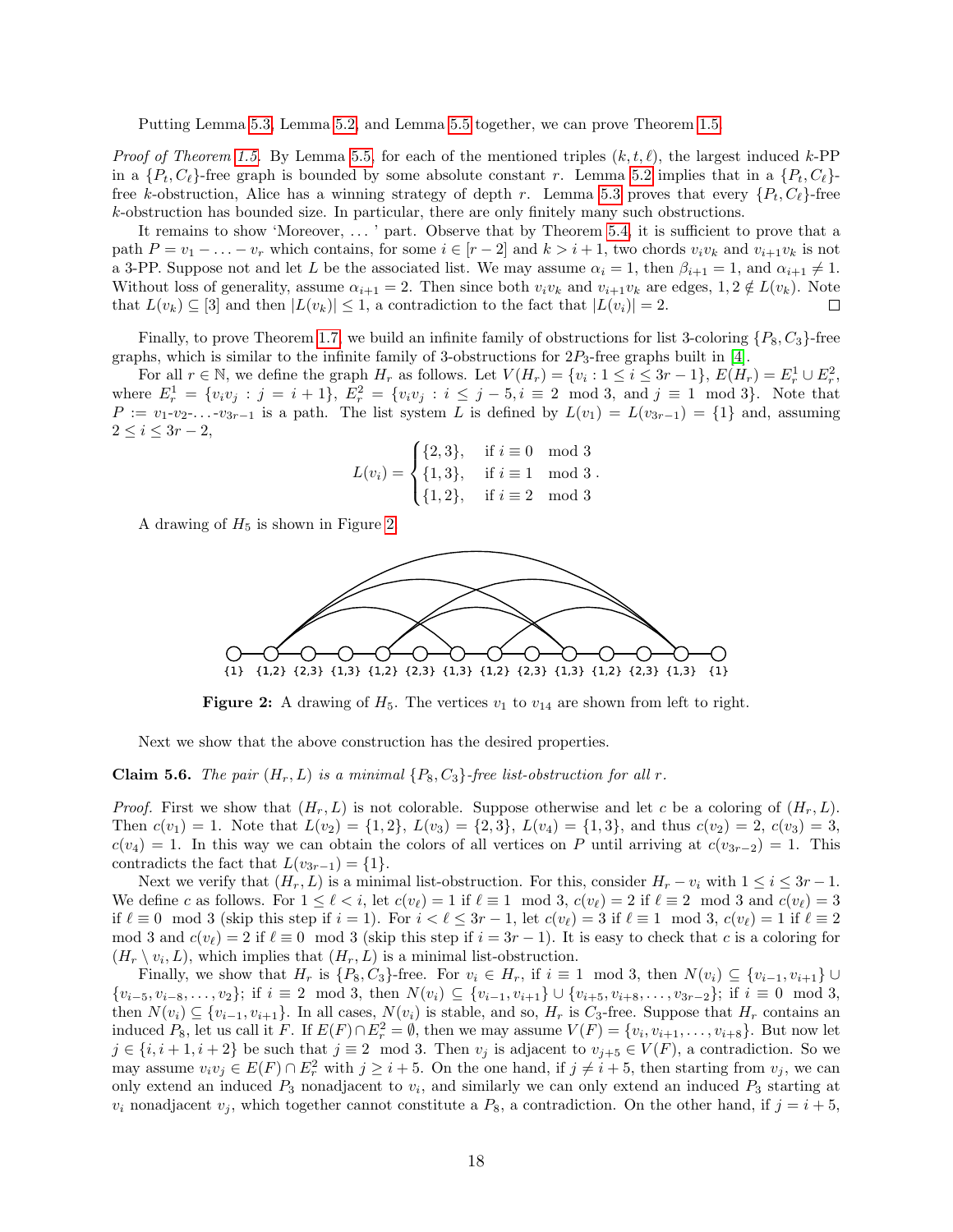then we can find an induced  $P_4$  starting at  $v_j$  nonadjacent to  $v_i$ ,  $v_j - v_{i+4} - v_{i+3} - v_{i+2}$ , but then starting at  $v_i$ , we can still only find an induced  $P_3$  nonadjacent to  $v_j - v_{i+4} - v_{i+3} - v_{i+2}$ . Together, these paths only add up to a  $P_7$ , a contradiction.  $\Box$ 

# Acknowledgements

We thank Daniël Paulusma for his observation that the algorithm for the triangle-free case can actually deal with list 3-colorings. Several of the computations for this work were carried out using the Stevin Supercomputer Infrastructure at Ghent University.

# References

- <span id="page-18-6"></span>[1] F. Bonomo, M. Chudnovsky, P. Maceli, O. Schaudt, M. Stein, and M. Zhong. Three-coloring and list three-coloring of graphs without induced paths on seven vertices. Combinatorica, 38(4):779–801, 2018.
- <span id="page-18-9"></span>[2] D. Bruce, C.T. Hoàng, and J. Sawada. A certifying algorithm for 3-colorability of  $P_5$ -free graphs. In Y.F. Dong, D.-Z. Du, and O.H. Ibarra, editors, *Proceedings of the International Symposium on Algorithms* and Computation 2009, volume 5878 of Lecture Notes in Computer Science, pages 594–604, 2009.
- <span id="page-18-12"></span>[3] M. Chudnovsky, J. Goedgebeur, O. Schaudt, and M. Zhong. Obstructions for three-coloring graphs without induced paths on six vertices. Journal of Combinatorial Theory, Series B, 140:45–83, 2020.
- <span id="page-18-14"></span>[4] M. Chudnovsky, J. Goedgebeur, O. Schaudt, and M. Zhong. Obstructions for three-coloring and list three-coloring H-free graphs. SIAM Journal on Discrete Mathematics, to appear.
- <span id="page-18-2"></span>[5] M. Chudnovsky, N. Robertson, P. Seymour, and R. Thomas. The Strong Perfect Graph Theorem. Annals of Mathematics, 164(1):51–229, 2006.
- <span id="page-18-5"></span>[6] M. Chudnovsky, S. Spirkl, and M. Zhong. Four-coloring  $P_6$ -free graphs. In T.M. Chan, editor, *Proceed*ings of the 30th Annual ACM-SIAM Symposium on Discrete Algorithms, pages 1239–1256, San Diego, CA, 2019.
- <span id="page-18-0"></span>[7] P. Erdős, A. Rubin, and H. Taylor. Choosability in graphs. Congressus Numerantium, 26:125–157, 1979.
- <span id="page-18-15"></span>[8] J. Goedgebeur. Homepage of a generator for H-free k-propagation paths: [https://caagt.ugent.be/](https://caagt.ugent.be/listcriticalpfree/) [listcriticalpfree/](https://caagt.ugent.be/listcriticalpfree/).
- <span id="page-18-13"></span>[9] J. Goedgebeur and O. Schaudt. Exhaustive generation of k-critical H-free graphs. Journal of Graph Theory, 87:188–207, 2018.
- <span id="page-18-8"></span>[10] P. A. Golovach, M. Johnson, D. Paulusma, and J. Song. A survey on the computational complexity of colouring graphs with forbidden subgraphs. Journal of Graph Theory, 84(4):331–363, 2017.
- <span id="page-18-3"></span>[11] P. A. Golovach, D. Paulusma, and J. Song. Closing complexity gaps for coloring problems on H-free graphs. Information and Computation, 237:204–214, 2014.
- <span id="page-18-11"></span>[12] P.A. Golovach, D. Paulusma, and J. Song. Coloring graphs without short cycles and long induced paths. Discrete Applied Mathematics, 167:107–120, 2014.
- <span id="page-18-1"></span>[13] M. Grötschel, L. Lovász, and A. Schrijver. The ellipsoid method and its consequences in combinatorial optimization. Combinatorica, 1:169–197, 1981.
- <span id="page-18-7"></span>[14] P. Hell and S. Huang. Complexity of coloring graphs without paths and cycles. Discrete Applied Mathematics, 216(1):211–232, 2017.
- <span id="page-18-4"></span>[15] C.T. Hoàng, M. Kamiński, V.V. Lozin, J Sawada, and X. Shu. Deciding k-colorability of  $P_5$ -free graphs in polynomial time. Algorithmica, 57:74–81, 2010.
- <span id="page-18-10"></span>[16] C.T. Hoàng, B. Moore, D. Recoskie, J. Sawada, and M. Vatshelle. Constructions of k-critical  $P_5$ -free graphs. Discrete Applied Mathematics, 182:91–98, 2015.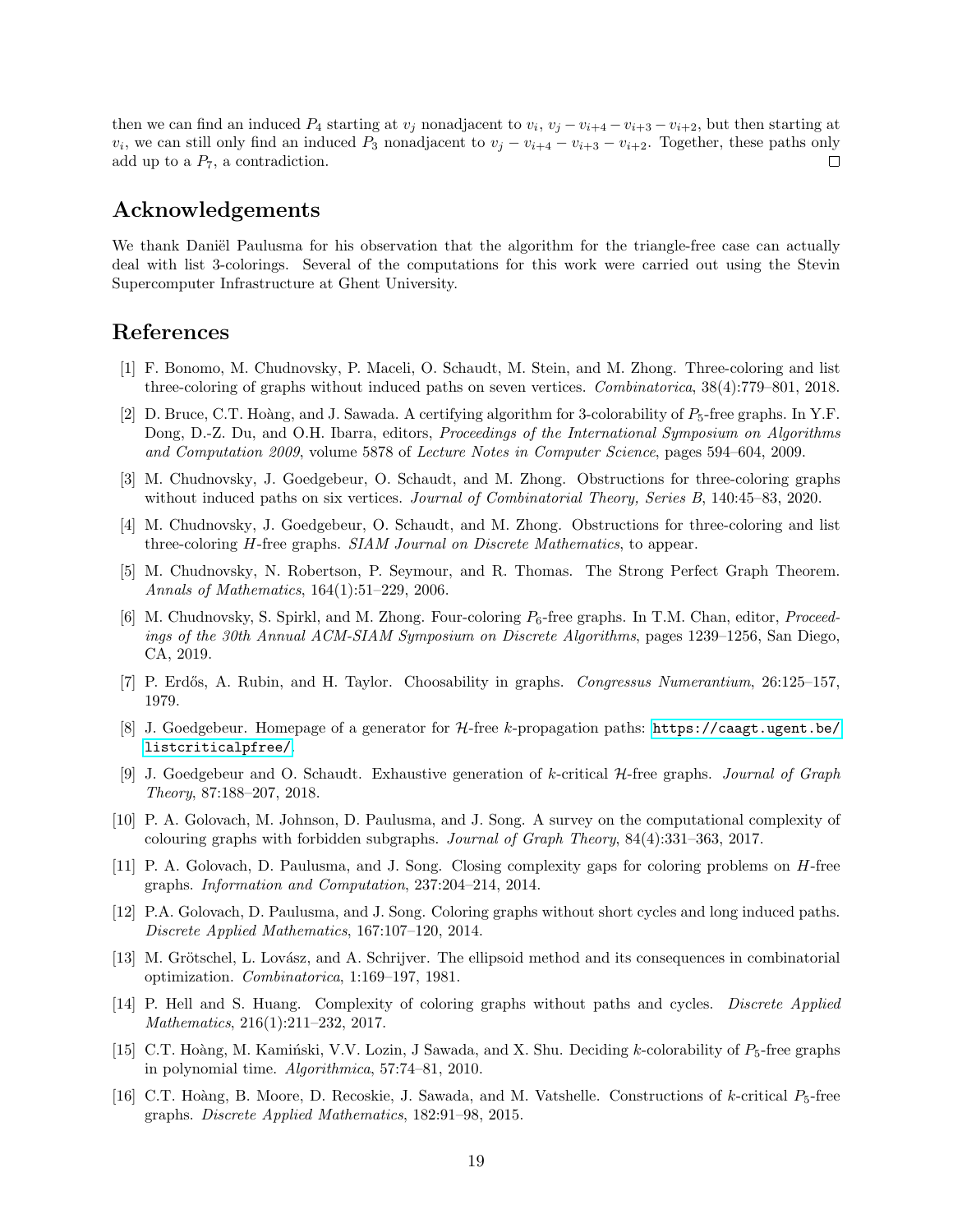- <span id="page-19-5"></span>[17] I. Holyer. The NP-completeness of edge-coloring. SIAM Journal on Computing, 10:718–720, 1981.
- <span id="page-19-7"></span>[18] S. Huang. Improved complexity results on  $k$ -coloring  $P_t$ -free graphs. European Journal of Combinatorics, 51:336–346, 2016.
- <span id="page-19-11"></span>[19] S. Huang, M. Johnson, and D. Paulusma. Narrowing the complexity gap for colouring  $(C_s, P_t)$ -free graphs. The Computer Journal, 58(11):3074–3088, 2015.
- <span id="page-19-3"></span>[20] M. Kaminski and V.V. Lozin. Coloring edges and vertices of graphs without short or long cycles. Contributions to Discrete Mathematics, 2:61–66, 2007.
- <span id="page-19-0"></span>[21] R. Karp. Reducibility among combinatorial problems. In R. Miller and J. Thatcher, editors, Complexity of Computer Computations, pages 85–103. Plenum Press, New York, 1972.
- <span id="page-19-8"></span>[22] T. Klimošová, J. Malík, T. Masarík, J. Novotná, D. Paulusma, and V. Slívová. Colouring  $(P_r + P_s)$ -free graphs. In W.-L. Hsu, D.-T. Lee, and C.-S. Liao, editors, Proceedings of the International Symposium on Algorithms and Computation 2018, pages 5:1–5:13, 2018.
- <span id="page-19-4"></span>[23] D. Král, J. Kratochvíl, Zs. Tuza, and G.J. Woeginger. Complexity of coloring graphs without forbidden induced subgraphs. In M.C. Golumbic, M. Stern, A. Levy, and G. Morgenstern, editors, Proceedings of the International Workshop on Graph-Theoretic Concepts in Computer Science 2001, volume 2204 of Lecture Notes in Computer Science, pages 254–262, 2001.
- <span id="page-19-6"></span>[24] D. Leven and Z. Galil. NP-completeness of finding the chromatic index of regular graphs. Journal of Algorithms, 4:35–44, 1983.
- <span id="page-19-9"></span>[25] F. Maffray and G. Morel. On 3-colorable  $P_5$ -free graphs. *SIAM Journal on Discrete Mathematics*, 26(4):1682–1708, 2012.
- <span id="page-19-1"></span>[26] F. Maffray and M. Preissmann. On the NP-completeness of the k-colorability problem for triangle-free graphs. Discrete Mathematics, 162:313–317, 1996.
- <span id="page-19-10"></span>[27] B. Randerath, I. Schiermeyer, and M. Tewes. Three-colorability and forbidden subgraphs. II: polynomial algorithms. Discrete Mathematics, 251:137–153, 2002.
- <span id="page-19-2"></span>[28] V. Vizing. Coloring the vertices of a graph in prescribed colors. Metody Diskretnogo Analiza, 29:3–10, 1976.

<span id="page-19-12"></span>

| Order<br>$k$ -PPs |              |              | $\overline{4}$ | 4<br>10       | 5.<br>30     | 6<br>112     | 436          | 1818         | 6 264        | 10<br>17 108 |
|-------------------|--------------|--------------|----------------|---------------|--------------|--------------|--------------|--------------|--------------|--------------|
| Order<br>$k$ -PPs | 11<br>34 098 | 12<br>46 482 | 13<br>48 890   | 14<br>40 658  | 15<br>31 698 | 16<br>25 722 | 17<br>23 282 | 18<br>19 576 | 19<br>15 268 | 20<br>12 860 |
| Order<br>$k$ -PPs | 21<br>9574   | 22<br>6 390  | 23<br>4 4 2 8  | 24<br>3 0 4 8 | 25<br>2016   | 26<br>704    | 27<br>672    | 28<br>192    | 29           |              |

# Appendix

**Table 1:** Counts of all  $\{P_7, C_3\}$ -free 3-PPs with associated lists generated by Algorithm [1.](#page-16-0)